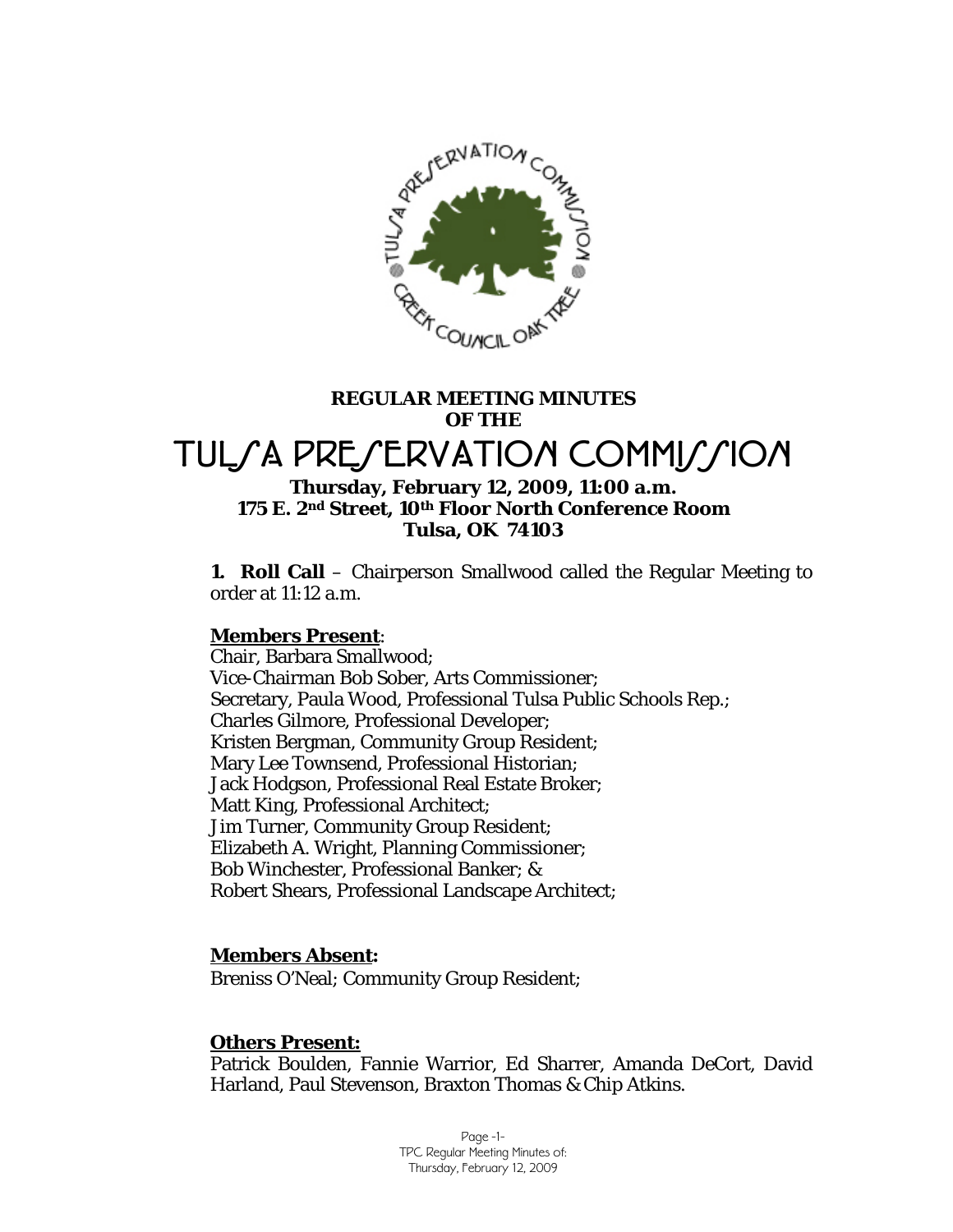### **2. Approval of Minutes of Previous Regular Meeting Minutes for January 8, 2009;**

Chair Smallwood asked if anyone would like to make a motion to approve the Regular Meeting Minutes from last months' meeting.

Commissioner Townsend made a motion to *Approve* the Regular Meeting Minutes for January 8, 2009 with miner corrections. Commissioner Bergman seconded.

Chair Smallwood asked for roll call to be announced.

# **By a show of hands, all "In Favor" of the motion to**  *Approve* **the January 8, 2009 Regular Meeting Minutes:**

- (1) Chair Smallwood;
- (2) Vice-Chair Sober;
- (3) Secretary Wood;
- (4) Charles Gilmore;
- (5) Jack Hodgson;
- (6) Mary Lee Townsend;
- (7) Kristen Bergman;
- (8) Paula Wood;
- (9) Matt King; &
- (10) Robert Shears;

### **All Opposed:**

None;

# **All Abstaining:**

- (11) Jim Turner; &
- (12) Elizabeth Wright

### **All not present during this vote:**

None;

The motion was *Approved by Majority* by members present and voting.

### **4. Committee Reports**

### **A. Historic Preservation Committee**

### **i. Announcement of Conflict of Interest**

Chair Smallwood asked the Commission if anyone had a conflict of interest with any of the Certificate of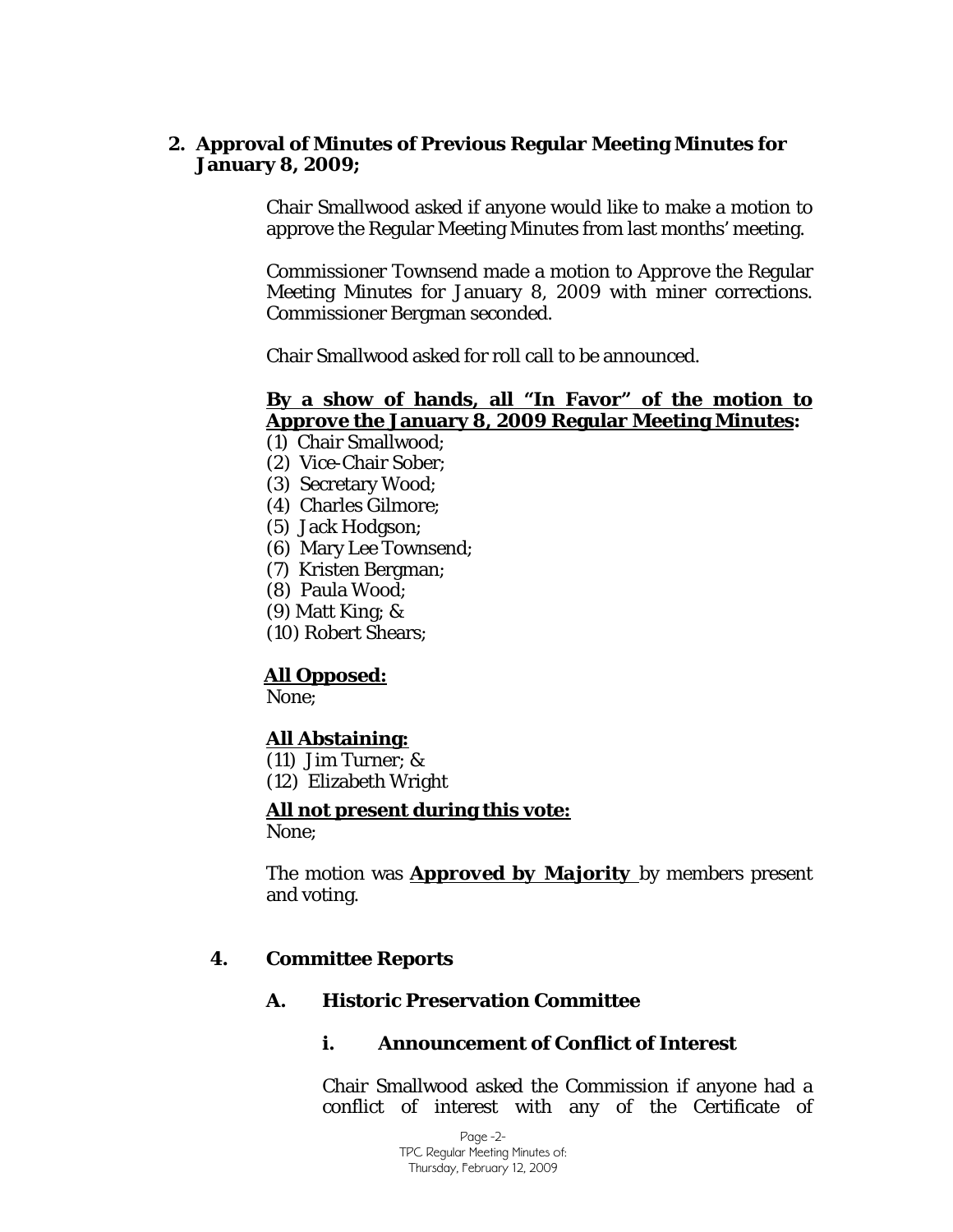Appropriateness (COA) requests that have been brought before the Commission today. Commissioner Turner responded by stating that he had a conflict of interest with COA application #6, Jason Mills.

Chair Smallwood stated that she will ask Commissioner Turner to please leave the meeting room shortly before the Commission reviews COA application #6 due to the Commissioner having a conflict of interest with this proposal.

### **ii. Applications for Certificate of Appropriateness**

Chair Smallwood briefly informed the COA applicants of how their proposals would be reviewed by the Tulsa Preservation Commission for a final determination.

# **1. 1537 S. Owasso Avenue** (North Maple Ridge)

Applicant: Paul Stevenson Request:

I. Replace existing original wood windows with new vinyl windows, muntin pattern to match existing.

COA Subcommittee Complete Application Date: 02-10-2009

# *APPROVAL of PART 1 - WITH A RECOMMENDATION; AND NO CONDITIONS*

Mr. Sharrer presented Part 1 of 2 Parts of Paul Stevenson's Certificate of Appropriateness application to the Commission for a final review. Mr. Stevenson plans to replace the existing original wood windows on the structure with new vinyl windows and muntin pattern to match the existing wood windows.

Photographs and drawings were available for review and a slide presentation was shown of the structure in the North Maple Ridge District. Mr. Sharrer added that Mr. Stevenson was unable to attend the COA Subcommittee meeting earlier this week when the Subcommittee reviewed his application.

Mr. Sharrer read the guidelines for Part 1 of this proposal under *Rehabilitation* for the North Maple Ridge District.

Chair Smallwood asked Mr. Stevenson if he had any information to add to Mr. Sharrer's presentation on Part 1 of his application. Mr. Stevenson responded by stating that he and his wife have lived in this home for 36 or 37 years; and when they bought the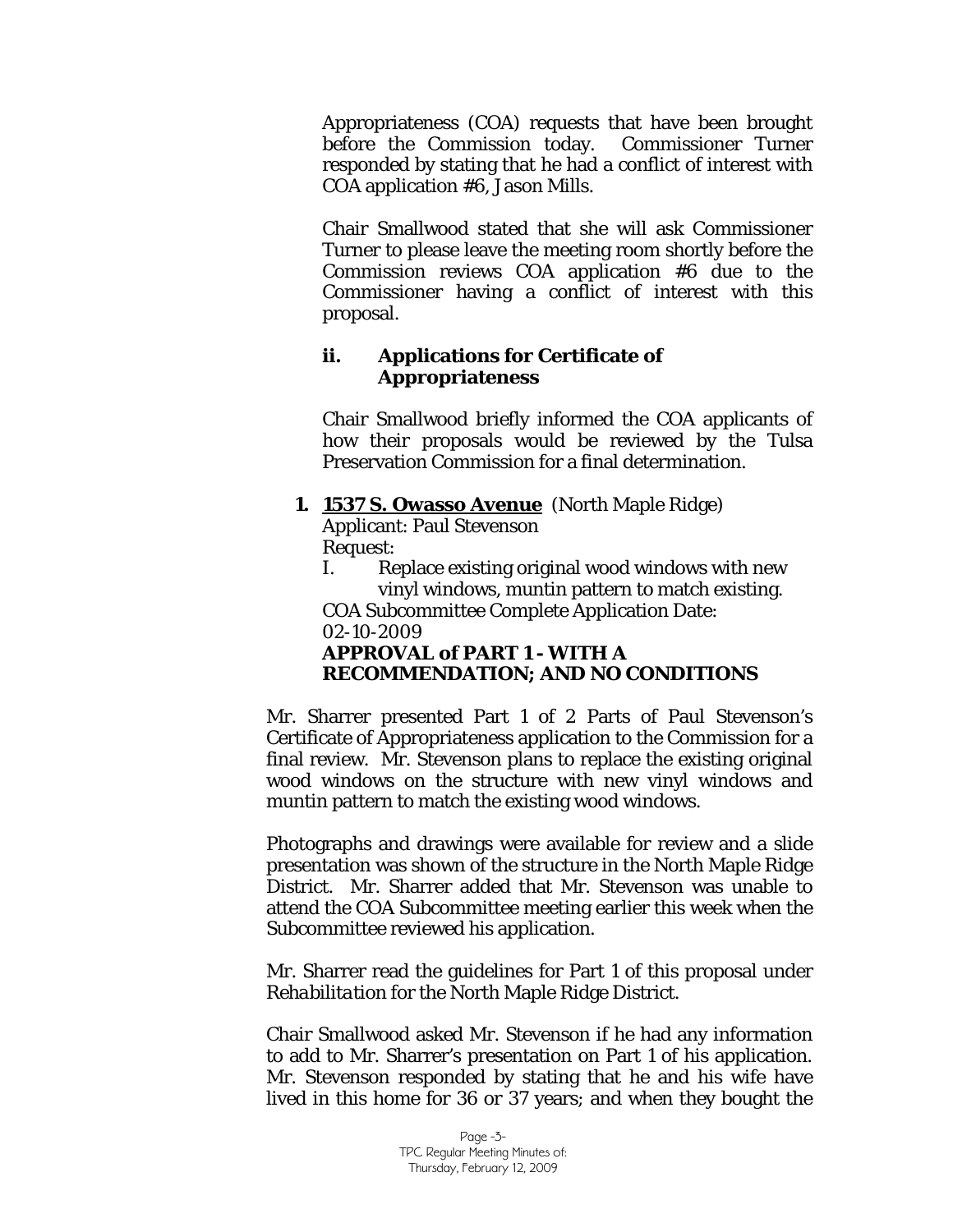house, it was a slum; and that the windows were not repairable. He stated that the house was built in 1918; and the house was badly deteriorated 37 years ago. He stated that he rebuilt the house piece by piece over the years, always trying to maintain its historical integrity.

Mr. Stevenson stated that his 2-story house has 43 windows in it; and many of the wooden windows do not open due to the house settling and that the wood windows had deteriorated over the years. Mr. Stevenson stated that:

- ◊ some of the window sashes would have to be replaced;
- $\Diamond$  several of the windows are more wood putty and calk than wood;
- $\Diamond$  all the windows will have to be reglazed;
- $\Diamond$  several of the windows are out of square; &
- $\Diamond$  some of the windows are loose in the tracks.

Mr. Stevenson stated that he has done his best with a putty knife as well as block plane and shims to repair the windows, but that many of them are too far gone. He added the weights and ropes would also need to be replaced. Mr. Stevenson stated that he would like to replace the windows with quality energy efficient vinyl, double hung windows that he believes are appropriate for the style of their home and for the neighborhood.

Chair Smallwood asked Vice-Chair Sober to please give his report of the recommendation from the COA Subcommittee on Part 1 of this application.

Vice-Chair Sober stated that the COA Subcommittee considered Part 1 of Mr. Stevenson's application to be complete after this portion of the proposal was reviewed at the February 10, 2009 meeting. He stated that the COA Subcommittee recommended by a unanimous vote to *Deny Part 1* of Mr. Stevenson's proposal for *Rehabilitation* based on the appropriate design guidelines on windows; and from lack of information from anyone representing Part 1 of this proposal on Mr. Stevenson's behalf.

Vice-Chair Sober stated that the information that Mr. Stevenson has brought before the Commission today is information that the Subcommittee was not aware of the condition of the windows; therefore, he made a motion to *Deny Part 1* of Mr. Stevenson's application as recommended by the COA Subcommittee. The motion was seconded by Commissioner Winchester. Roll call was announced to *Deny Part 1* of Mr. Stevenson's application and the motion *failed to deny*.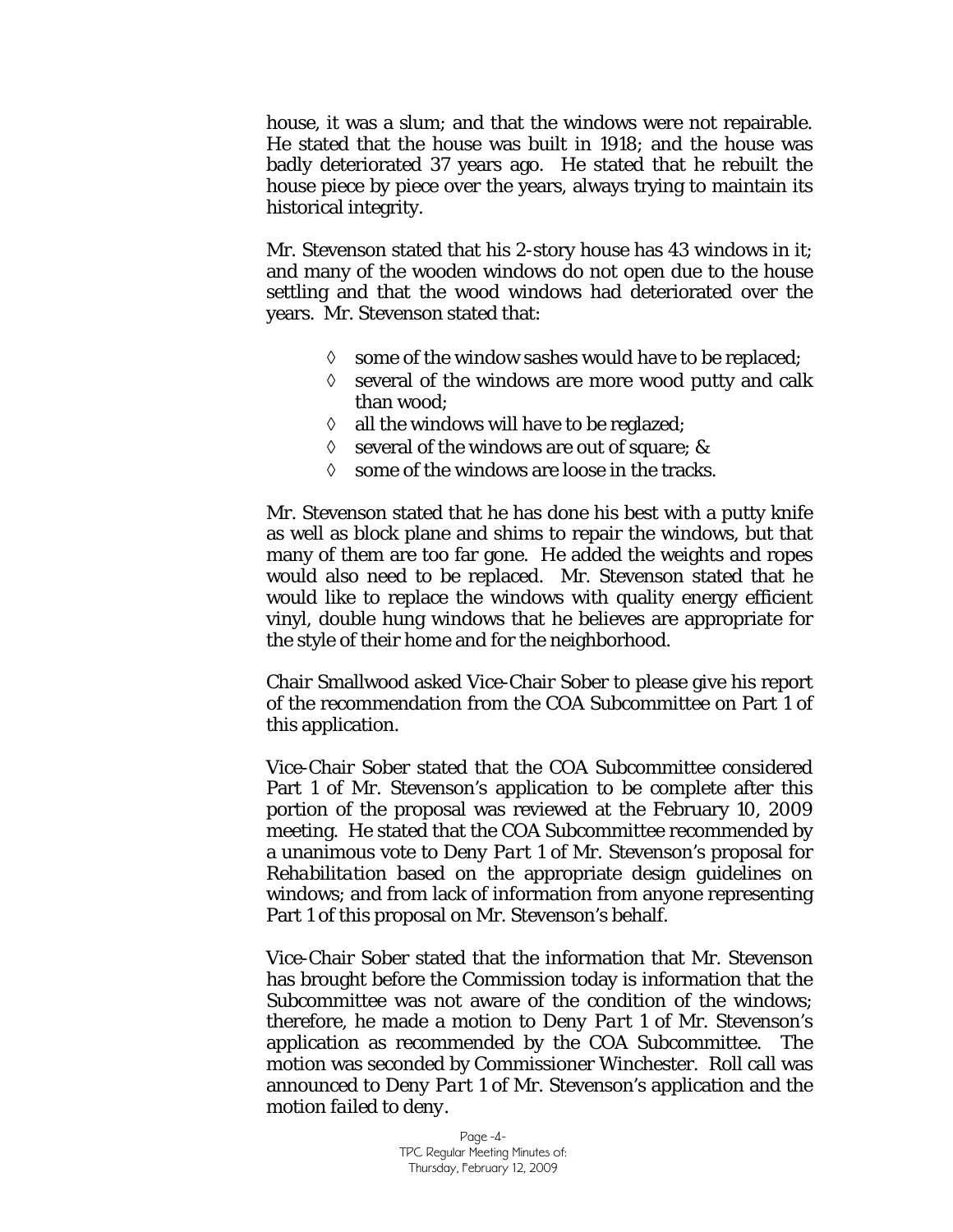After the Commission further reviewed Mr. Stevenson's application; and took into consideration the information that Mr. Stevenson provided to the Commission about the condition of the windows, Vice-Chair Sober made another motion to *Approve Part 1* of Mr. Stevenson's application with no conditions. The Commission recommended that Mr. Stevenson consider using a composite wood like material instead of vinyl. The motion was seconded by Commissioner Winchester.

Chair Smallwood asked for roll call to be announced.

### **By a show of hands, all "In Favor" of the motion to**  *Approve Part 1* **of Paul Stevenson's application with no conditions:**

- (1) Chair Smallwood;
- (2) Secretary Wood;
- (3) Charles Gilmore;
- (4) Jack Hodgson;
- (5) Bob Winchester;
- (6) Matt King;
- (7) Robert Shears; &
- (8) Kristen Bergman;

### **All Opposed:**

- (9) Mary Lee Townsend; &
- (10) Vice-Chair Sober;

### **All Abstaining:**

- (11) Jim Turner; &
- (12) Elizabeth Wright

### **All not present during this vote:**

None;

The motion was *Approved by Majority* by members present and voting.

*The Tulsa Preservation Commission Approved Part 1 of 2 Parts of Paul Stevenson's proposal based on guidelines under Section VIIIA, Windows & Doors, A.1.2.1, A.1.2.3 & A.1.2.4 for Rehabilitation of Existing Buildings for the North Maple Ridge District.*

### **1. 1537 S. Owasso Avenue** (North Maple Ridge)

Page -5- TPC Regular Meeting Minutes of: Thursday, February 12, 2009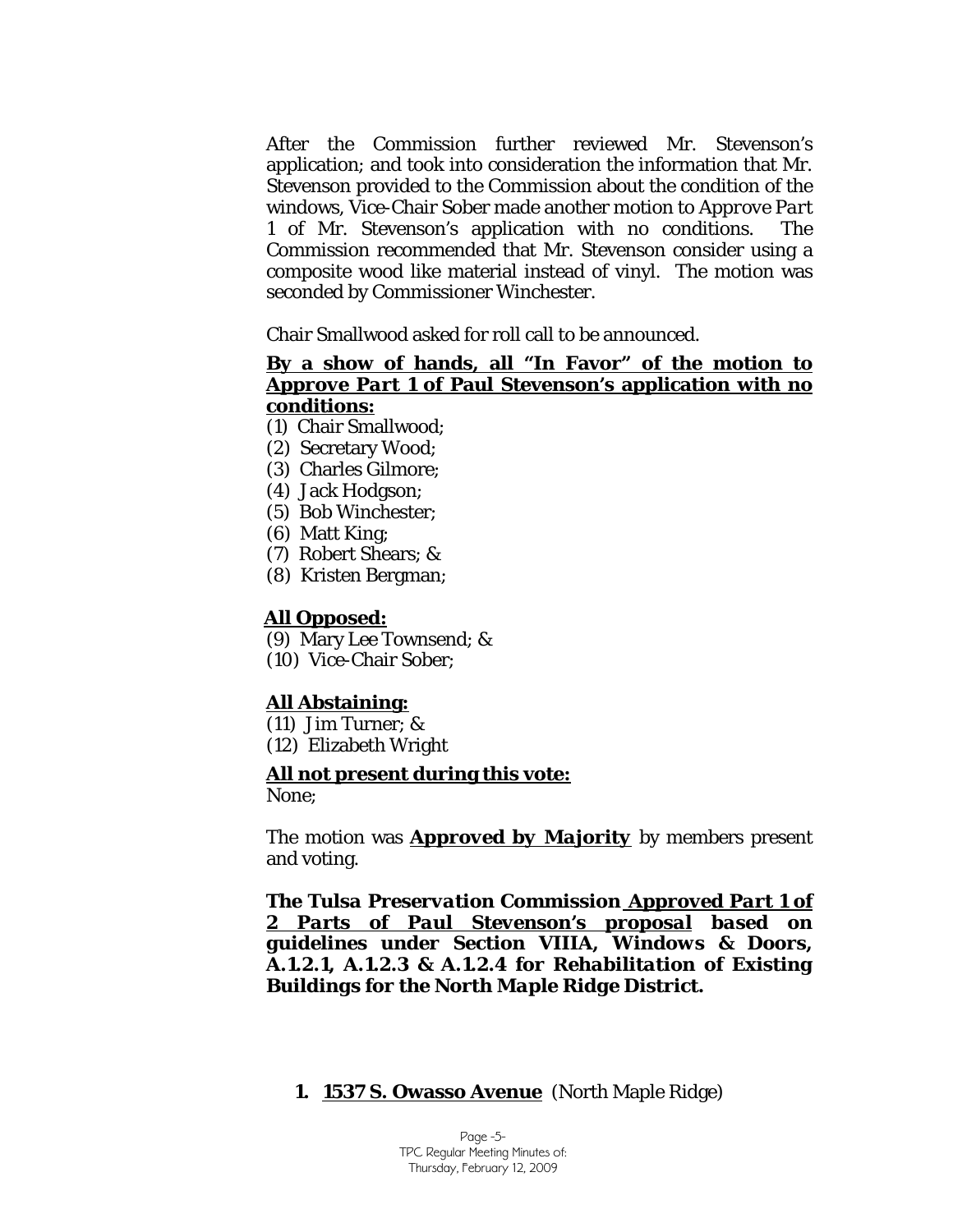Applicant: Paul Stevenson Request: II. Replace existing 16-light wood front door with new door. COA Subcommittee Complete Application Date: 02-10-2009 *DENIAL of PART 2* 

Mr. Sharrer presented Part 2 of 2 Parts of Paul Stevenson's Certificate of Appropriateness application to the Commission for a final review. Mr. Stevenson plans to replace the existing 16-light wood front door with a new door.

Photographs and drawings were available for review and a slide presentation was shown of the structure in the North Maple Ridge District.

Mr. Sharrer verbally read the guidelines for Part 2 of this proposal under *Rehabilitation* for the North Maple Ridge District.

Chair Smallwood asked Mr. Stevenson if he had any information to add to Mr. Sharrer's presentation on Part 2 of his application. Mr. Stevenson responded by stating that he plans to replace the front door with a solid door with rectangular panels that he believes will complement the side lights on the structure.

Members of the Commission stated that the solid door with rectangular panels that Mr. Stevenson has chosen to replace the 16-light wood door is inappropriate for the style of the home; and that it does not meet the guidelines.

Chair Smallwood asked Vice-Chair Sober to please give his report of the recommendation from the COA Subcommittee on Part 2 of this application.

Vice-Chair Sober stated that the COA Subcommittee considered Part 2 of Mr. Stevenson's application to be complete after this portion of the proposal was reviewed at the February 10, 2009 meeting. He stated that the COA Subcommittee recommended by a unanimous vote to *Deny Part 2* of Mr. Stevenson's proposal for *Rehabilitation* based on the appropriate design guidelines on doors.

After the Commission further reviewed Part 2 of this application, Vice-Chair Sober made a motion to *Deny Part 2* of Mr. Stevenson's application. The motion was seconded by Secretary Wood.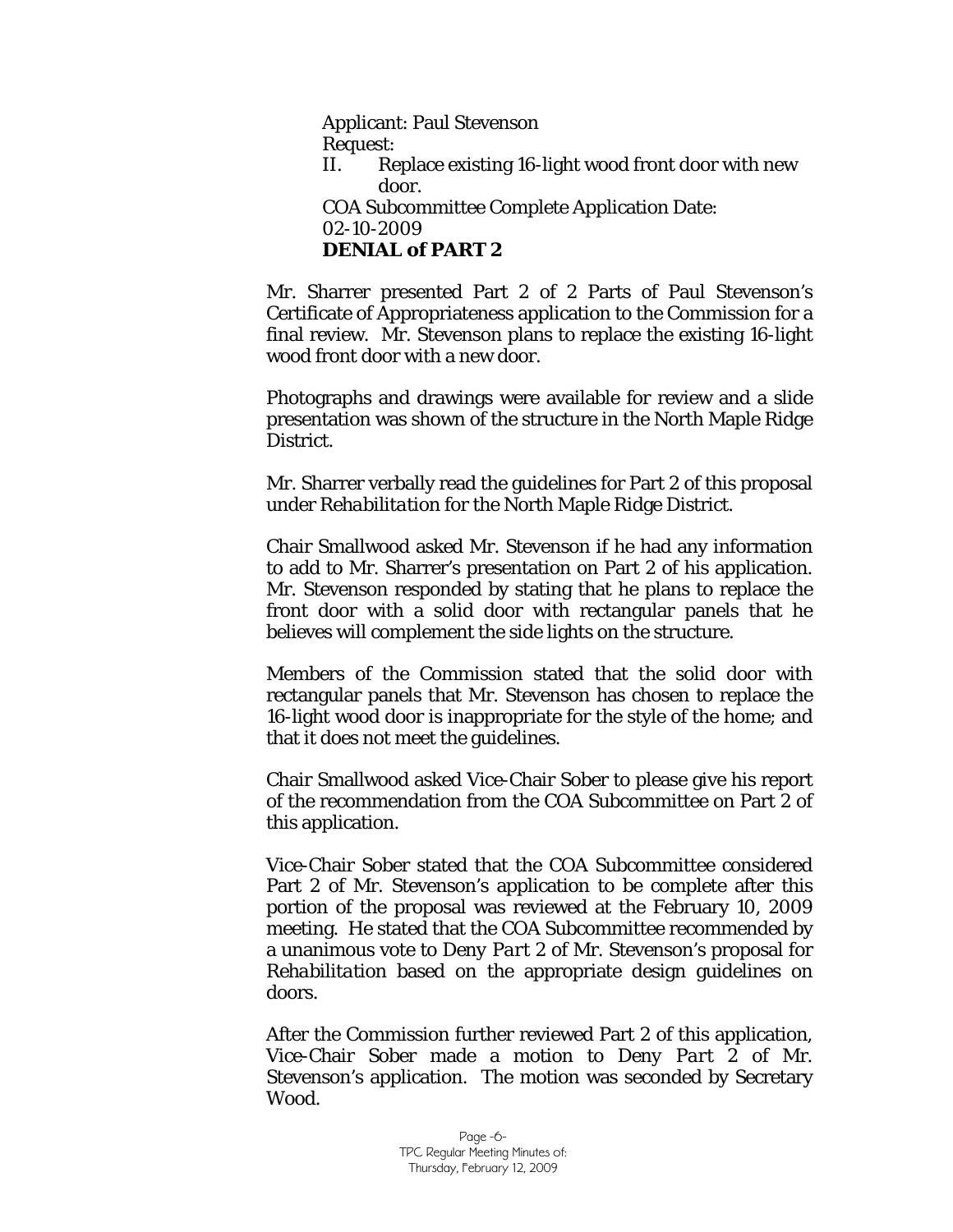Chair Smallwood asked for roll call to be announced.

### **By a show of hands, all "In Favor" of the motion to** *Deny Part 2* **of Paul Stevenson's application:**

- (1) Chair Smallwood;
- (2) Secretary Wood;
- (3) Charles Gilmore;
- (4) Jack Hodgson;
- (5) Bob Winchester;
- (6) Matt King;
- (7) Robert Shears;
- (8) Kristen Bergman;
- (9) Mary Lee Townsend;
- (10) Vice-Chair Sober; &
- (11) Jim Turner;

### **All Opposed:**

None;

# **All Abstaining:**

(12) Elizabeth Wright;

# **All not present during this vote:**

None;

The motion was *Approved by Majority to Deny* by members present and voting.

*The Tulsa Preservation Commission Denied Part 2 of 2 Parts of Paul Stevenson's proposal based on guidelines under Section VIIIA, Windows & Doors, A.1.2.1 & A.1.2.3; and from General Requirements, A.1.0.1 for Rehabilitation of Existing Buildings for the North Maple Ridge District.*

### **2. 1212 E. 20th Street** (North Maple Ridge)

Applicant: Olsen-Coffey Architects Request:

I. Construct front entry cover according to plans submitted;

COA Subcommittee Complete Application Date: 02-10-2009 *APPROVAL of Part 1 of 4 PARTS WITH NO CONDITIONS*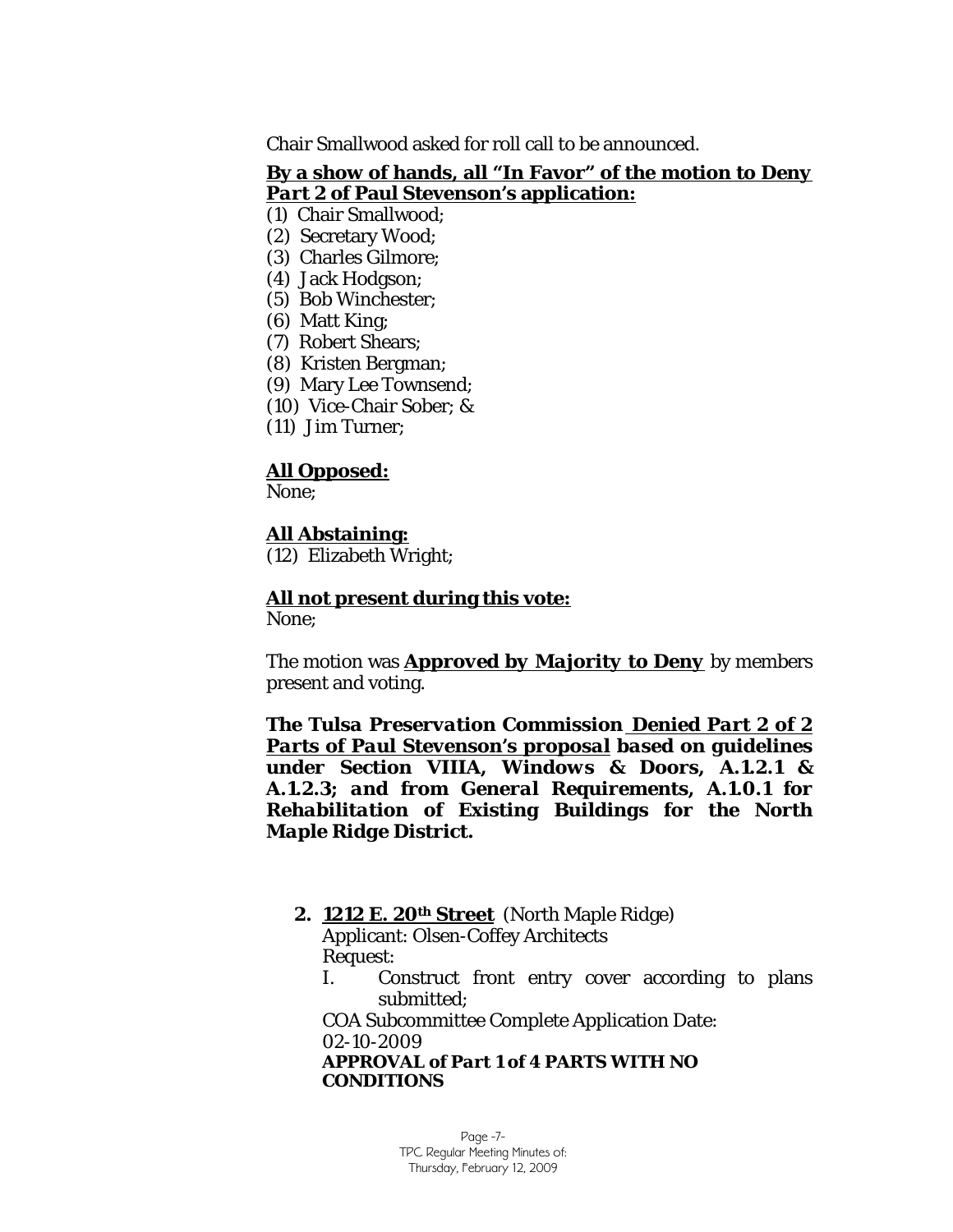Mr. Sharrer presented Part 1 of 4 Parts of Olsen-Coffey Architects' Certificate of Appropriateness application to the Commission for a final review. Olsen-Coffey Architects plans to construct the front entry cover of the structure according to plans that were submitted.

Photographs and drawings were available for review and a slide presentation was shown of the structure in the North Maple Ridge District.

Mr. Sharrer verbally read the guidelines for Part 1 of this proposal under *Additions* for the North Maple Ridge District.

Chair Smallwood asked Mr. David Harland representing Olsen-Coffey Architects if he had any information to add to Mr. Sharrer's presentation on Part 1 of this application. Mr. Harland responded by stating that he didn't have anything to add to the presentation due to Mr. Sharrer covering it all.

Chair Smallwood asked Vice-Chair Sober to please give his report of the recommendation from the COA Subcommittee on Part 1 of this application.

Vice-Chair Sober stated that the COA Subcommittee considered Part 1 of Olsen-Coffey Architects' application to be complete after this portion of the proposal was reviewed at the February 10, 2009 meeting. He stated that the COA Subcommittee recommended by a unanimous vote to *Approve Part 1* of Olsen-Coffey Architects' proposal for *Additions* based on the appropriate design guidelines on a front entry cover.

After the Commission further reviewed Part 1 of the Olsen-Coffey Architects' application; Vice-Chair Sober made a motion to *Approve Part 1* of this application with no conditions. The motion was seconded by Commissioner Townsend.

Chair Smallwood asked for roll call to be announced.

### **By a show of hands, all "In Favor" of the motion to**  *Approve Part 1* **of Olsen-Coffey Architects' application with no conditions:**

- (1) Chair Smallwood;
- (2) Secretary Wood;
- (3) Charles Gilmore;
- (4) Jack Hodgson;
- (5) Bob Winchester;
- (6) Matt King;
- (7) Robert Shears;

Page -8- TPC Regular Meeting Minutes of: Thursday, February 12, 2009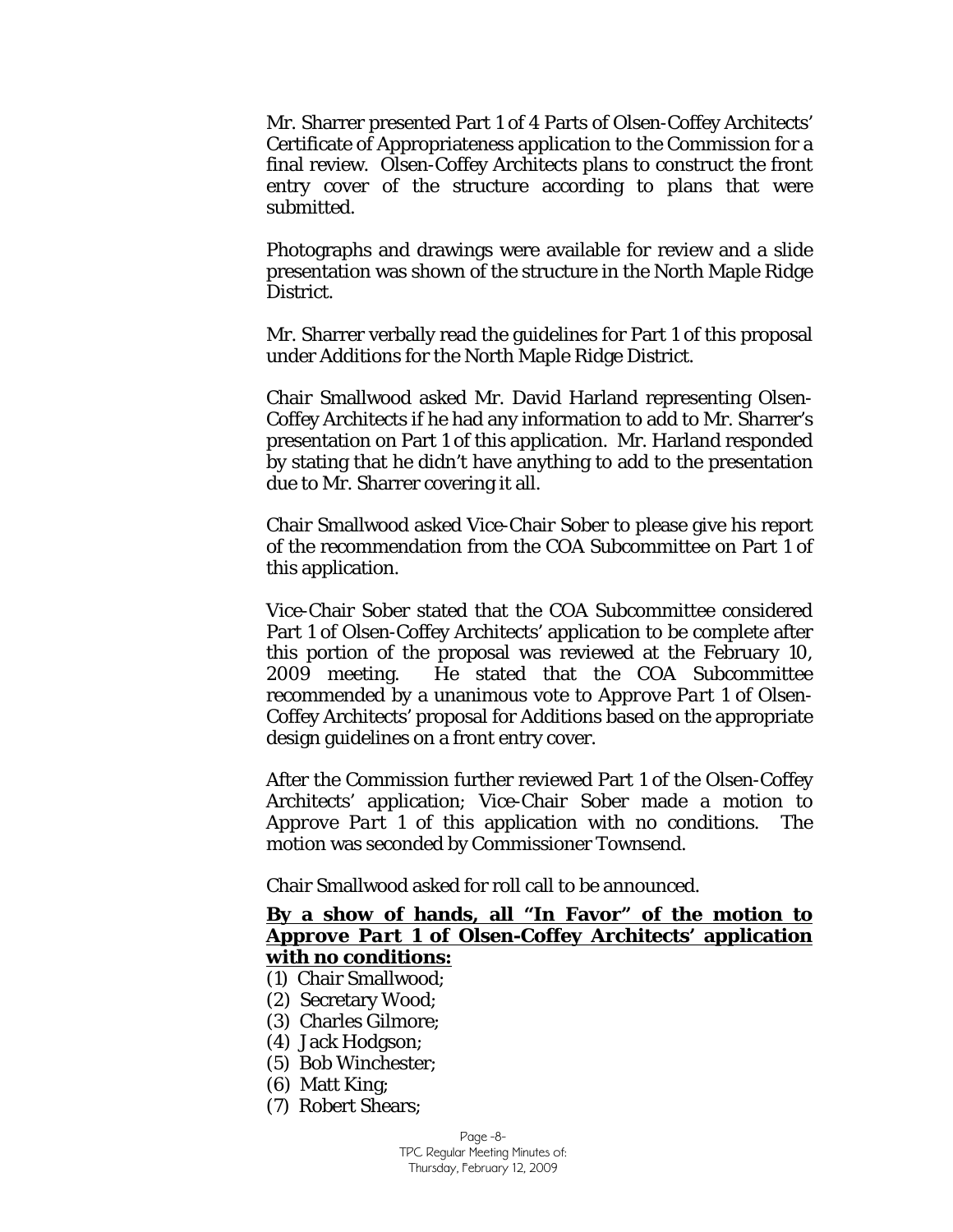- (8) Kristen Bergman;
- (9) Mary Lee Townsend;
- (10) Vice-Chair Sober;
- (11) Jim Turner; &
- (12) Elizabeth Wright

None;

### **All Abstaining:**

None;

### **All not present during this vote:**

None;

The motion was *Approved Unanimously* by members present and voting.

*The Tulsa Preservation Commission Approved Part 1 of 4 Parts of Olsen-Coffey Architects' proposal based on guidelines under Section VIIIB, General Requirements, B.1.0.1, B.1.0.2 & B.1.0.3; from Building Materials and Elements, B.1.2.1, & B.1.2.2; and from Roofs, B.1.3.2 for Additions to Existing Structures for the North Maple Ridge District.*

### **2. 1212 E. 20th Street** (North Maple Ridge)

Applicant: Olsen-Coffey Architects Request:

II. Replace existing 1/1 vinyl windows with aluminum clad, multi-light wood casement windows; & Replace upper-floor window on northeast corner of front elevation with pair of multi-light doors and wrought iron balcony rail;

COA Subcommittee Complete Application Date: 02-10-2009 *APPROVAL of Part 2 of 4 PARTS WITH NO* 

*CONDITIONS*

Page -9- TPC Regular Meeting Minutes of: Thursday, February 12, 2009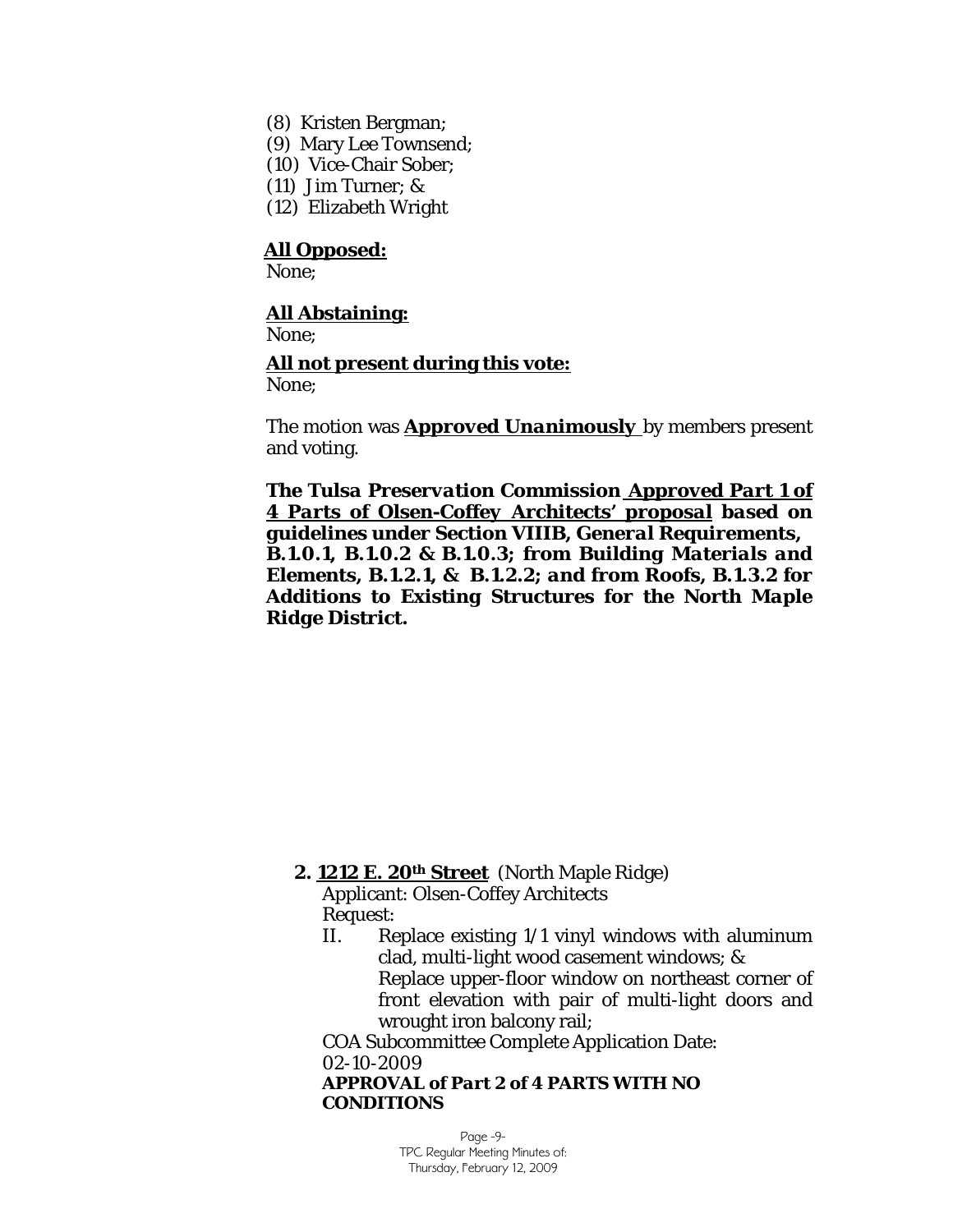Mr. Sharrer presented Part 2 of 4 Parts of Olsen-Coffey Architects' Certificate of Appropriateness application to the Commission for a final review. Olsen-Coffey Architects plans to replace the existing 1/1 vinyl windows with aluminum clad, multi-light wood casement windows; and replace the upper-floor window on the northeast corner of the front elevation with a pair of multi-light doors and a wrought iron balcony rail.

Photographs and drawings were available for review and a slide presentation was shown of the structure in the North Maple Ridge District.

Mr. Sharrer verbally read the guidelines for Part 2 of this proposal under *Rehabilitation* for the North Maple Ridge District.

Chair Smallwood asked Mr. Harland if he had any information to add to Mr. Sharrer's presentation on Part 2 of this application; and Mr. Harland responded by stating that he did not.

Chair Smallwood asked Vice-Chair Sober to please give his report of the recommendation from the COA Subcommittee on Part 2 of this application.

Vice-Chair Sober stated that the COA Subcommittee considered Part 2 of Olsen-Coffey Architects' application to be complete after this portion of the proposal was reviewed at the February 10, 2009 meeting. He stated that the COA Subcommittee recommended by a unanimous vote to *Approve Part 2* of Olsen-Coffey Architects' proposal for *Rehabilitation* based on the appropriate design guidelines on windows, doors and railings.

After the Commission further reviewed Part 2 of the Olsen-Coffey Architects' application; Vice-Chair Sober made a motion to *Approve Part 2* of this application with no conditions. The motion was seconded by Commissioner King.

Chair Smallwood asked for roll call to be announced.

# **By a show of hands, all "In Favor" of the motion to**  *Approve Part 2* **of Olsen-Coffey Architects' application with no conditions:**

- (1) Chair Smallwood;
- (2) Secretary Wood;
- (3) Charles Gilmore;
- (4) Jack Hodgson;
- (5) Bob Winchester;
- (6) Matt King;

Page -10- TPC Regular Meeting Minutes of: Thursday, February 12, 2009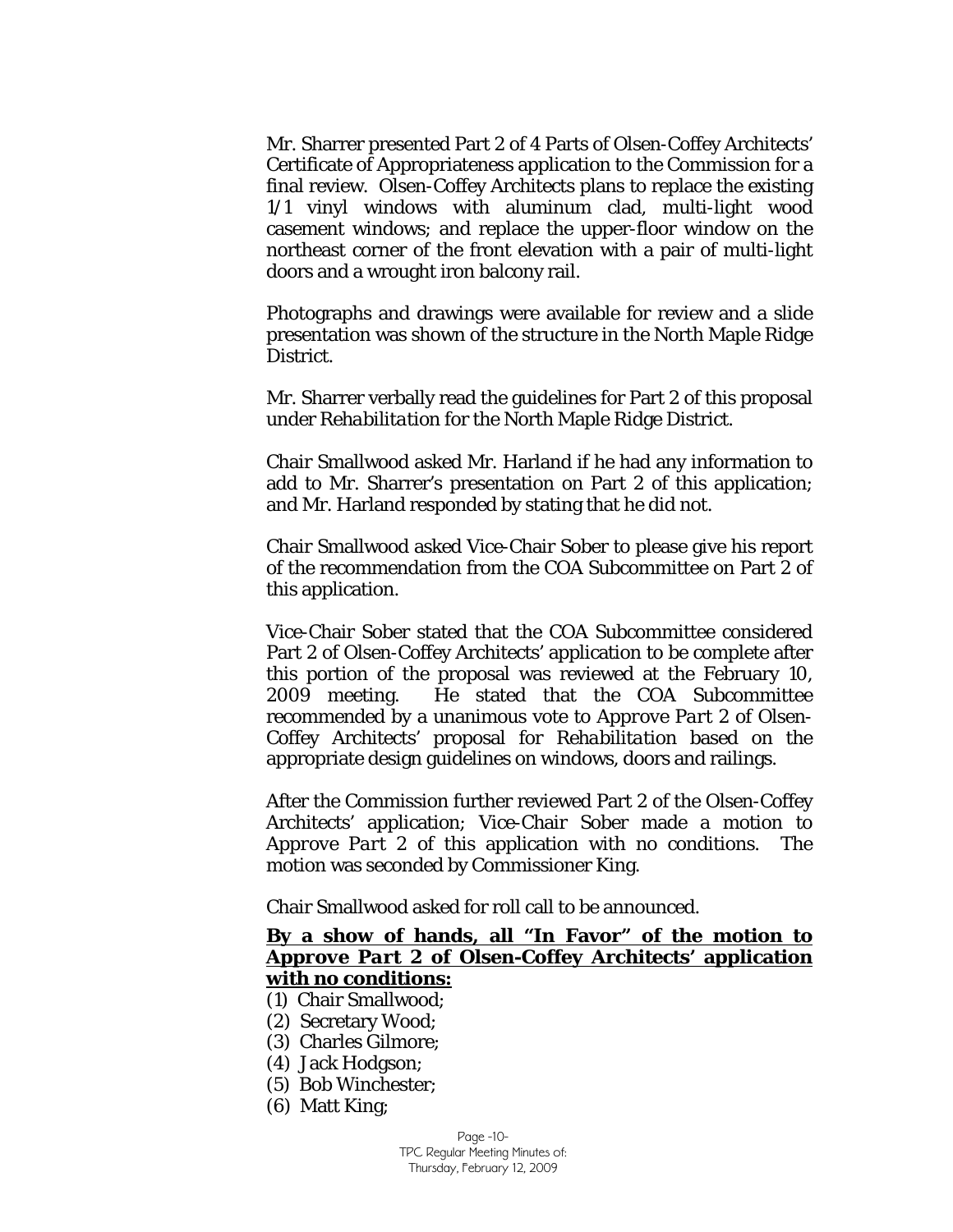- (7) Robert Shears;
- (8) Kristen Bergman;
- (9) Mary Lee Townsend;
- (10) Vice-Chair Sober;
- (11) Jim Turner; &
- (12) Elizabeth Wright

None;

### **All Abstaining:**

None;

### **All not present during this vote:** None;

The motion was *Approved Unanimously* by members present and voting.

*The Tulsa Preservation Commission Approved Part 2 of 4 Parts of Olsen-Coffey Architects' proposal based on guidelines under Section VIIIA, General Requirements, A.1.0.1; and from Windows and Doors, A.1.2.1, A.1.2.2, A.1.2.3, & A.1.2.5 for Rehabilitation of Existing Buildings for the North Maple Ridge District.*

### **2. 1212 E. 20th Street** (North Maple Ridge)

Applicant: Olsen-Coffey Architects Request:

III. Replace existing 15-light front door with new paneled wood door.

COA Subcommittee Complete Application Date: 02-10-2009 *APPROVAL of Part 3 of 4 PARTS WITH NO* 

# *CONDITIONS*

Mr. Sharrer presented Part 3 of 4 Parts of Olsen-Coffey Architects' Certificate of Appropriateness application to the Commission for a final review. Olsen-Coffey Architects plans to replace the existing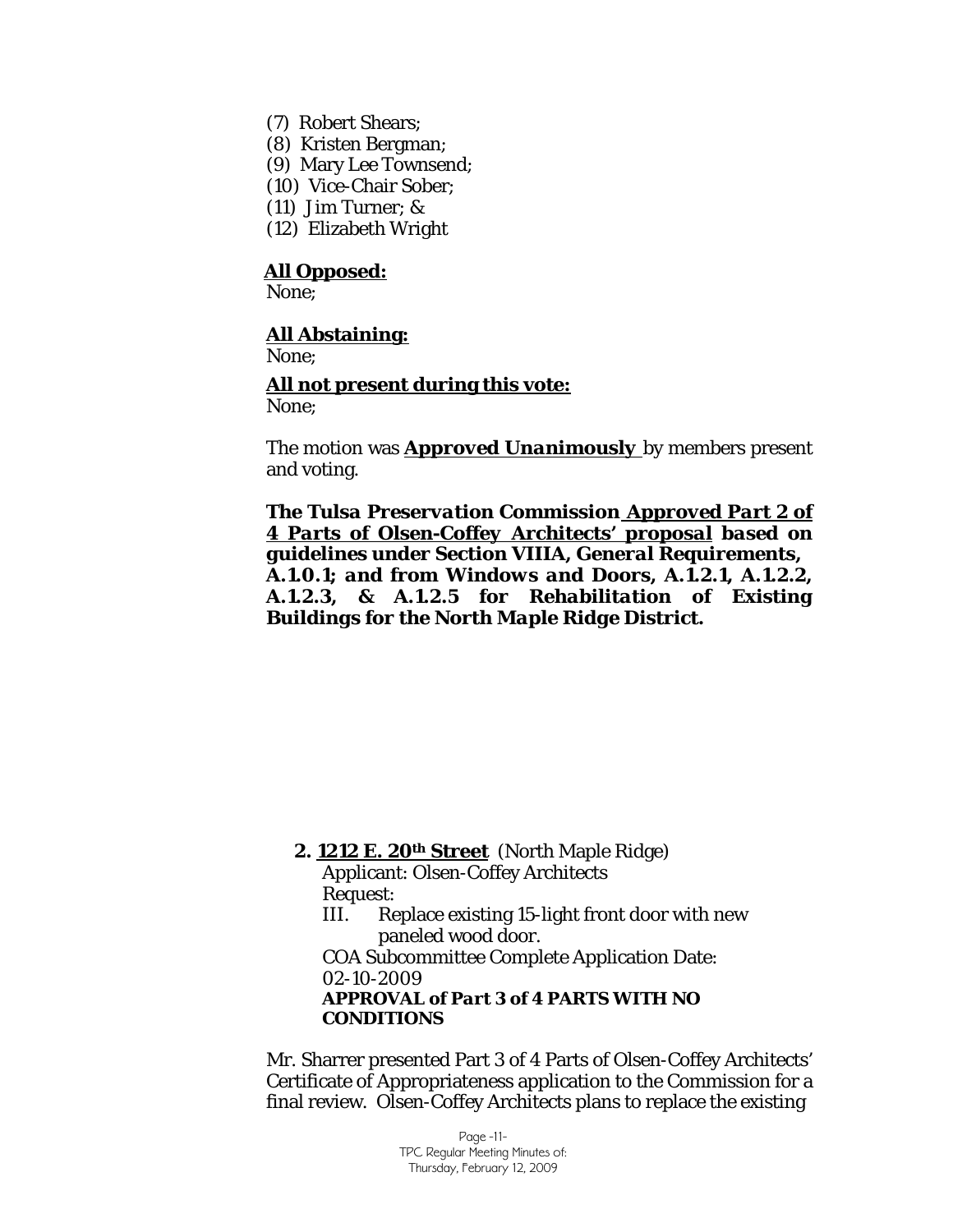non-original 15-light front door with a new solid multi-paneled wood door in chestnut finish.

Photographs and drawings were available for review and a slide presentation was shown of the structure in the North Maple Ridge District.

Mr. Sharrer verbally read the guidelines for Part 3 of this proposal under *Rehabilitation* for the North Maple Ridge District.

Chair Smallwood asked Mr. Harland if he had any information to add to Mr. Sharrer's presentation on Part 3 of this application; and Mr. Harland responded by stating that he did not.

Chair Smallwood asked Vice-Chair Sober to please give his report of the recommendation from the COA Subcommittee on Part 3 of this application.

Vice-Chair Sober stated that the COA Subcommittee considered Part 3 of Olsen-Coffey Architects' application to be complete after this portion of the proposal was reviewed at the February 10, 2009 meeting. He stated that the COA Subcommittee recommended by a unanimous vote to *Approve Part 3* of Olsen-Coffey Architects' proposal for *Rehabilitation* based on the appropriate design guidelines on doors.

After the Commission further reviewed Part 3 of the Olsen-Coffey Architects' application; Vice-Chair Sober made a motion to *Approve Part 3* of this application with no conditions. The motion was seconded by Commissioner King.

Chair Smallwood asked for roll call to be announced.

### **By a show of hands, all "In Favor" of the motion to**  *Approve Part 3* **of Olsen-Coffey Architects' application with no conditions:**

- (1) Chair Smallwood;
- (2) Secretary Wood;
- (3) Charles Gilmore;
- (4) Jack Hodgson;
- (5) Bob Winchester;
- (6) Matt King;
- (7) Robert Shears;
- (8) Kristen Bergman;
- (9) Mary Lee Townsend;

Page -12- TPC Regular Meeting Minutes of: Thursday, February 12, 2009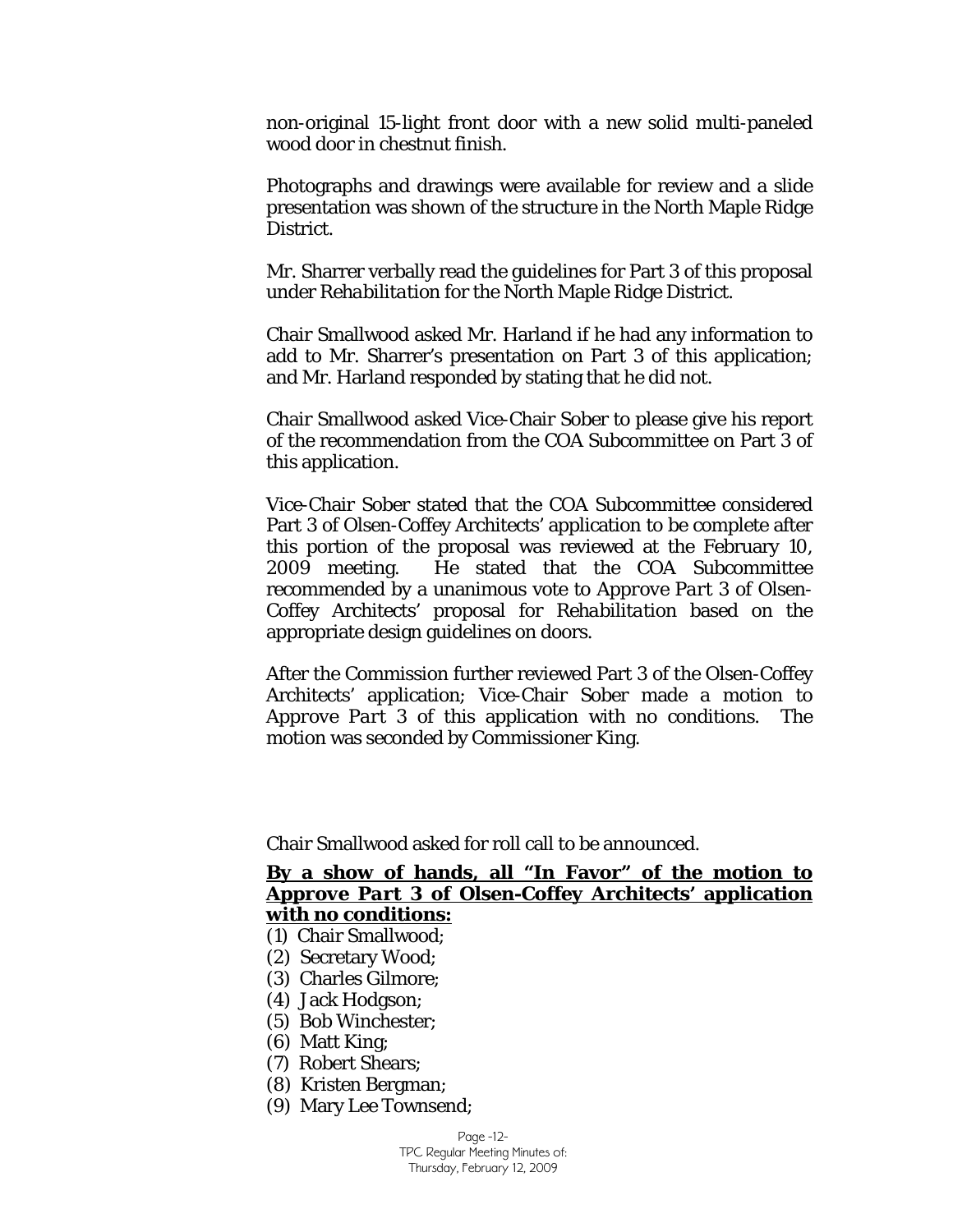- (10) Vice-Chair Sober;
- (11) Jim Turner; &
- (12) Elizabeth Wright

None;

# **All Abstaining:**

None;

### **All not present during this vote:**

None;

The motion was *Approved Unanimously* by members present and voting.

*The Tulsa Preservation Commission Approved Part 3 of 4 Parts of Olsen-Coffey Architects' proposal based on guidelines under Section VIIIA, General Requirements, A.1.0.1; and from Windows and Doors, A.1.2.1, & A.1.2.3 for Rehabilitation of Existing Buildings for the North Maple Ridge District.*

### **2. 1212 E. 20th Street** (North Maple Ridge)

Applicant: Olsen-Coffey Architects Request:

IV. Construct cut stone veneer retaining wall in front yard with columns flanking front steps. Replace existing brick front walk and steps with new poured concrete walk and steps according to plans submitted.

COA Subcommittee Complete Application Date: 02-10-2009 *APPROVAL of Part 4 of 4 PARTS WITH NO CONDITIONS*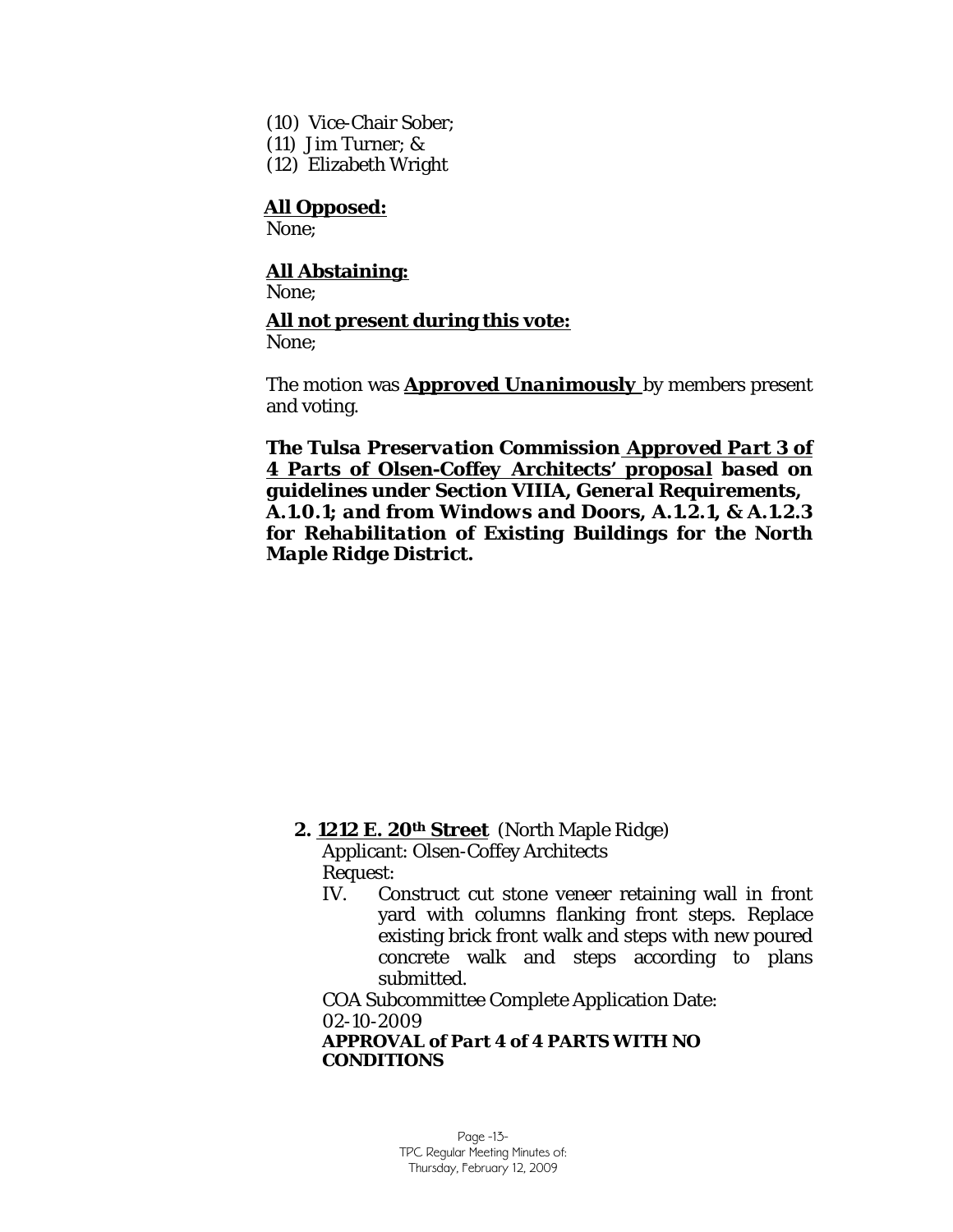Mr. Sharrer presented Part 4 of 4 Parts of Olsen-Coffey Architects' Certificate of Appropriateness application to the Commission for a final review. Olsen-Coffey Architects plans to construct a cut stone veneer retaining wall in the front yard with columns flanking front steps; and replace the existing brick front walk and steps with a new poured concrete walk and steps according to plans submitted.

Photographs and drawings were available for review and a slide presentation was shown of the structure in the North Maple Ridge District.

Mr. Sharrer verbally read the guidelines for Part 4 of this proposal under *Additions* for the North Maple Ridge District.

Chair Smallwood asked Mr. Harland if he had any information to add to Mr. Sharrer's presentation on Part 4 of this application; and Mr. Harland responded by stating that he did not.

The Commission complimented Mr. Harland on the new project of a job well done.

Chair Smallwood asked Vice-Chair Sober to please give his report of the recommendation from the COA Subcommittee on Part 4 of this application.

Vice-Chair Sober stated that the COA Subcommittee considered Part 4 of Olsen-Coffey Architects' application to be complete after this portion of the proposal was reviewed at the February 10, 2009 meeting. He stated that the COA Subcommittee recommended by a unanimous vote to *Approve Part 4* of Olsen-Coffey Architects' proposal for *Additions* based on the appropriate design guidelines on retaining walls, steps and concrete walks.

After the Commission further reviewed Part 4 of the Olsen-Coffey Architects' application; Vice-Chair Sober made a motion to *Approve Part 4* of this application with no conditions. The motion was seconded by Commissioner Winchester.

Chair Smallwood asked for roll call to be announced.

# **By a show of hands, all "In Favor" of the motion to**  *Approve Part 4* **of Olsen-Coffey Architects' application with no conditions:**

- (1) Chair Smallwood;
- (2) Secretary Wood;
- (3) Charles Gilmore;
- (4) Jack Hodgson;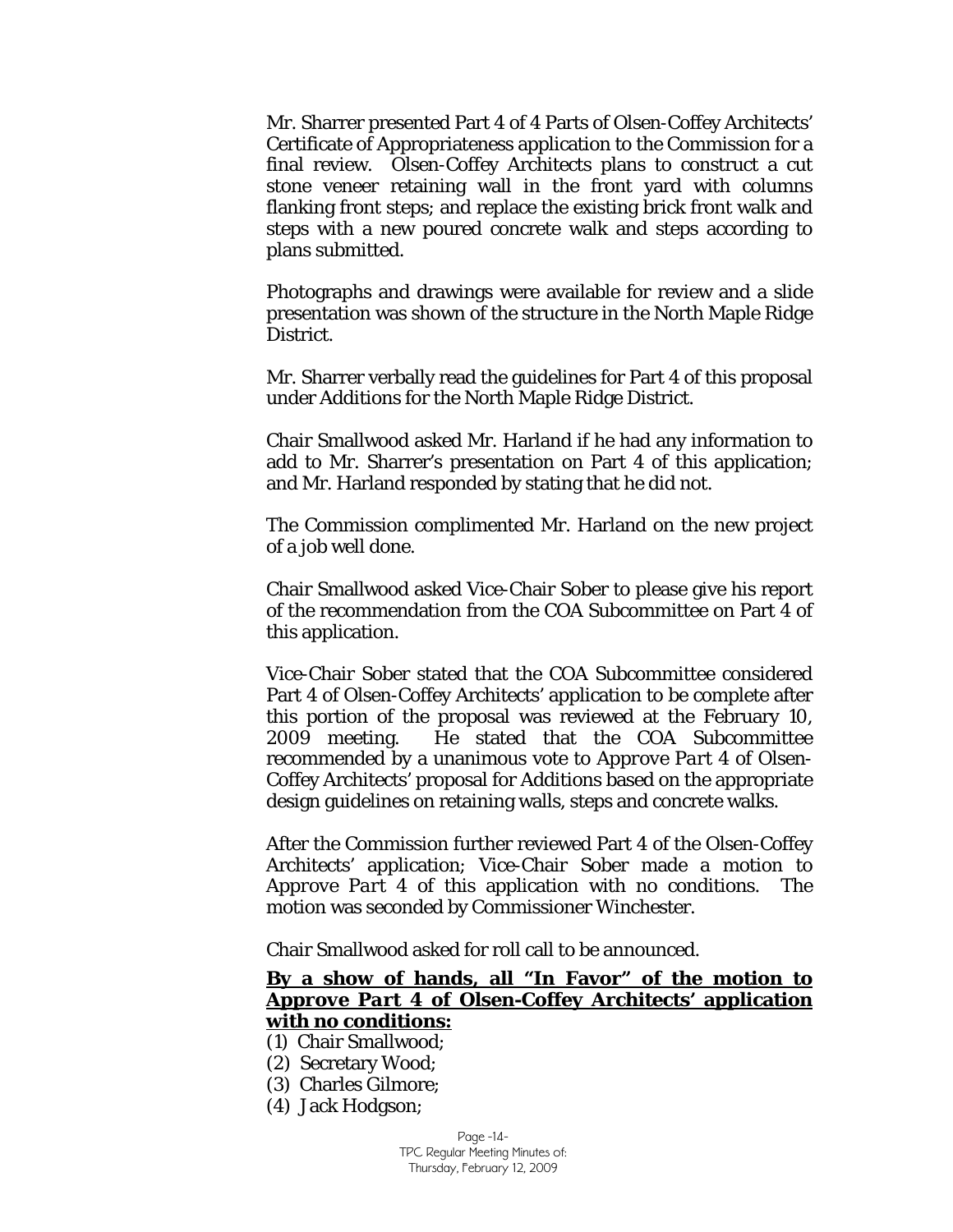- (5) Bob Winchester;
- (6) Matt King;
- (7) Robert Shears;
- (8) Kristen Bergman;
- (9) Mary Lee Townsend;
- (10) Vice-Chair Sober;
- (11) Jim Turner; &
- (12) Elizabeth Wright

None;

### **All Abstaining:**

None;

**All not present during this vote:** None;

The motion was *Approved Unanimously* by members present and voting.

*The Tulsa Preservation Commission Approved Part 4 of 4 Parts of Olsen-Coffey Architects' proposal based on guidelines under Section VIIIB, Building Site, B.1.1.2 & B.1.1.3 for Additions to Existing Structures for the North Maple Ridge District.*

Chair Smallwood moved to COA Agenda Item Application #4, Braxton Thomas due to the non-presence of COA Applicant #3.

### **4. 1839 E. 16th Place** (Yorktown)

Applicant: Braxton Thomas Request: Remove storm windows and replace existing 1/1 wood windows with new 1/1 vinyl windows. COA Subcommittee Complete Application Date: 02-10-2009 *APPROVAL WITH CONDITIONS*

Mr. Sharrer presented Mr. Braxton Thomas' Certificate of Appropriateness application to the Commission for a final review. Mr. Thomas plans to remove the storm windows and replace the existing 1/1 wood windows with new 1/1 vinyl windows.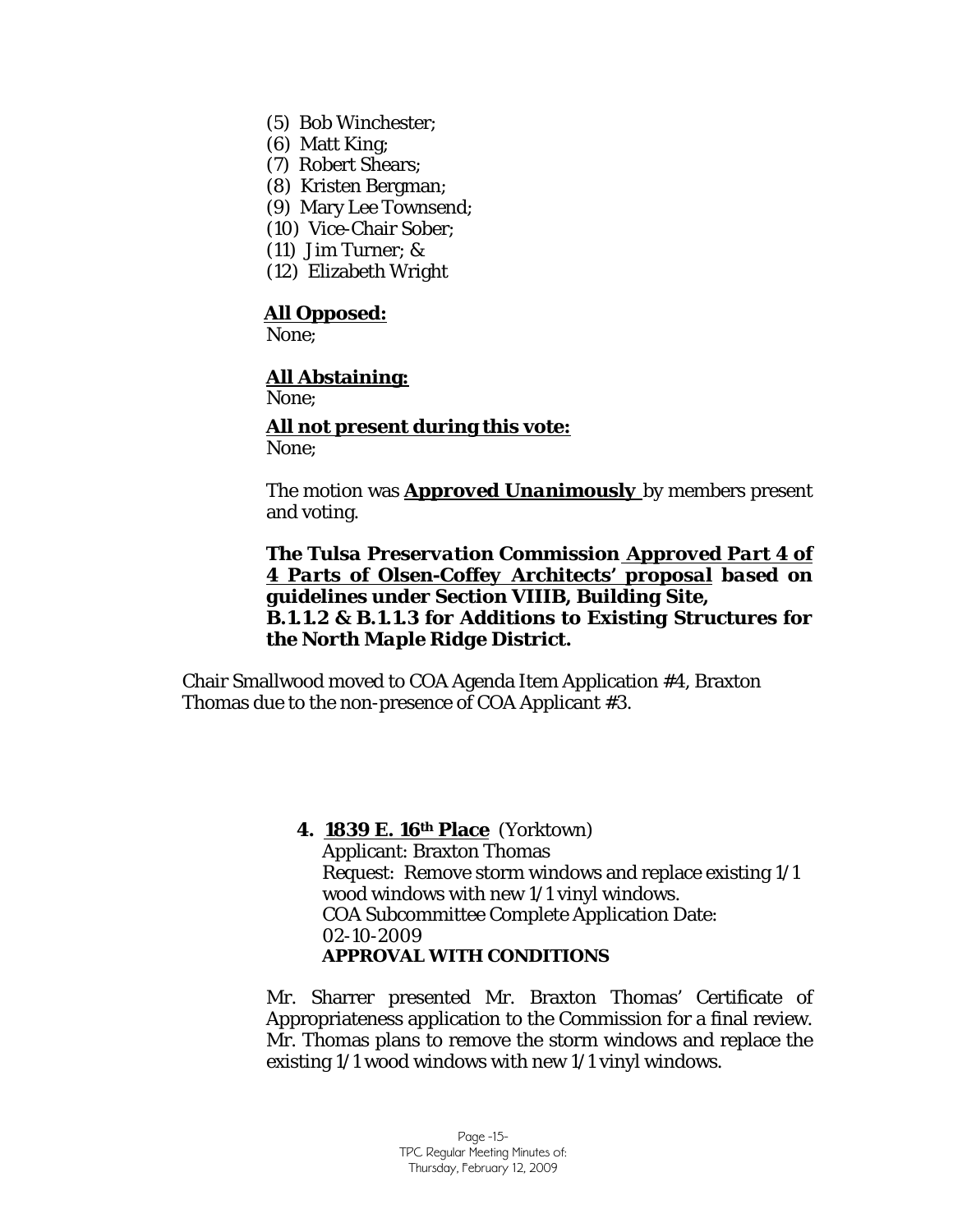Photographs and drawings were available for review and a slide presentation was shown of the structure in the Yorktown District.

Mr. Sharrer verbally read the guidelines of this proposal under *Rehabilitation* for the Yorktown District.

Chair Smallwood asked Mr. Thomas if he had any information to add to Mr. Sharrer's presentation on this application. Mr. Thomas responded by stating that he didn't have anything to add to the presentation due to Mr. Sharrer covering it all.

Chair Smallwood asked Vice-Chair Sober to please give his report of the recommendation from the COA Subcommittee on this application.

Vice-Chair Sober stated that the COA Subcommittee considered Mr. Thomas' application to be complete after the proposal was reviewed at the February 10, 2009 meeting. He stated that the COA Subcommittee recommended by a majority vote to *Approve*  Mr. Thomas' proposal for *Rehabilitation* based on the appropriate design guidelines on windows with conditions:

◊ That Mr. Thomas remove the storm windows and replace the existing 1/1 wood windows with new 1/1 vinyl windows **only on the sides and rear of the structure.** 

After the Commission further reviewed Mr. Thomas' application; Vice-Chair Sober made a motion to *Approve* this application with the same conditions as indicated above and also recommending that Mr. Thomas consider using a composite wood like material instead of vinyl.

The motion was seconded by Commissioner King.

Chair Smallwood asked for roll call to be announced.

### **By a show of hands, all "In Favor" of the motion to**  *Approve* **Braxton Thomas' application with conditions:**

- (1) Chair Smallwood;
- (2) Secretary Wood;
- (3) Charles Gilmore;
- (4) Jack Hodgson;
- (5) Bob Winchester;
- (6) Matt King;
- (7) Robert Shears;
- (8) Kristen Bergman;
- (9) Mary Lee Townsend;

Page -16- TPC Regular Meeting Minutes of: Thursday, February 12, 2009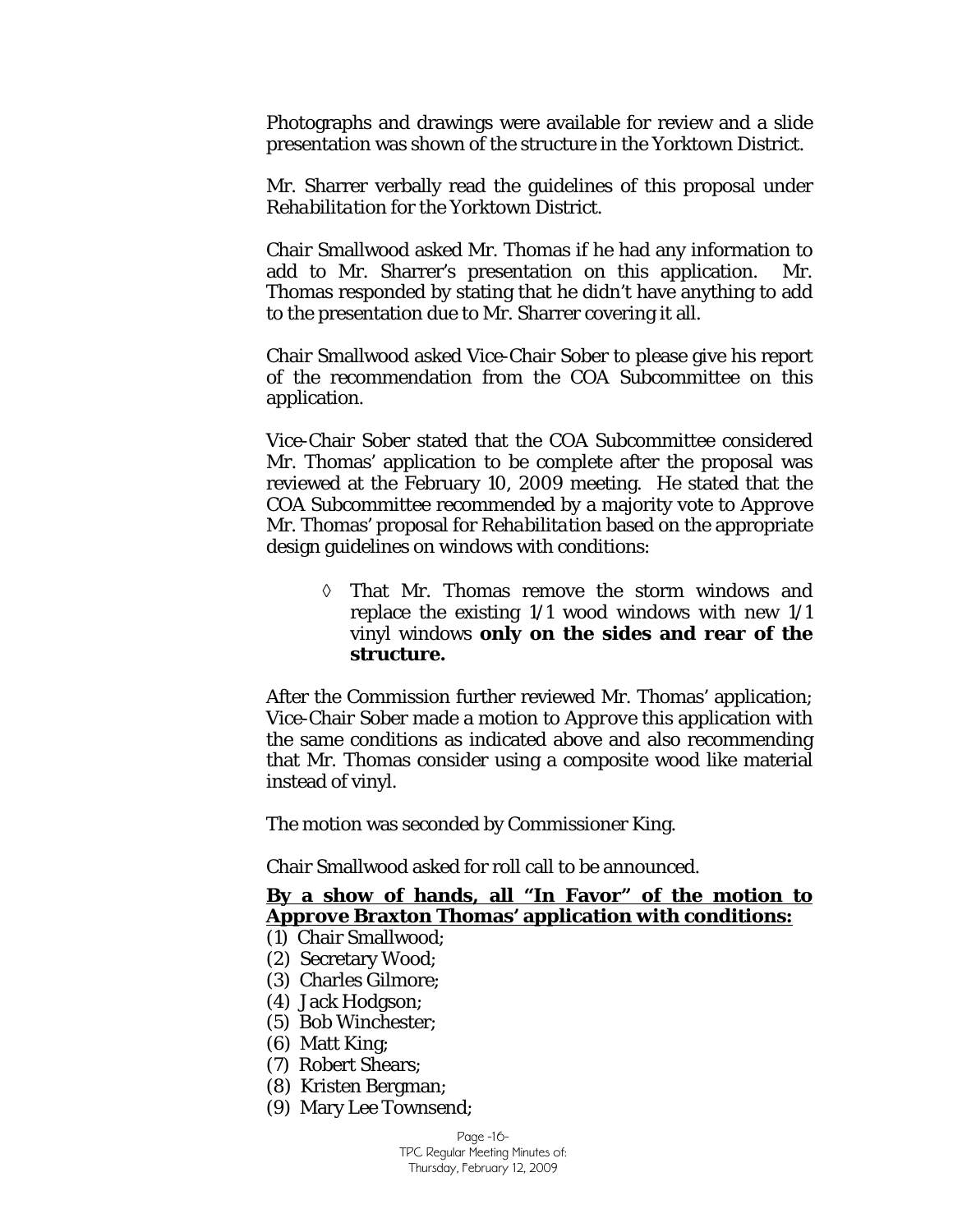- (10) Vice-Chair Sober;
- (11) Jim Turner; &
- (12) Elizabeth Wright

None;

# **All Abstaining:**

None;

# **All not present during this vote:**

None;

The motion was *Approved Unanimously* by members present and voting.

*The Tulsa Preservation Commission Approved Braxton Thomas' proposal based on guidelines under Section VIIIA, Windows and Doors, A.1.2.1, A.1.2.3 & A.1.2.4 for Rehabilitation of Existing Residential Buildings for the Yorktown District.*

**5. 1529 S. Troost Avenue** (Swan Lake) Applicant: Lou Reynolds Request: Demolition of house on lot. COA Subcommittee Complete Application Date: 02-10-2009 *DENIAL*

Mr. Sharrer presented Mr. Lou Reynolds' Certificate of Appropriateness application to the Commission for a final review. Mr. Reynolds plans to have the house at 1529 S. Troost Avenue demolished in Swan Lake. Mr. Sharrer added that this structure is a contributing structure to the neighborhood.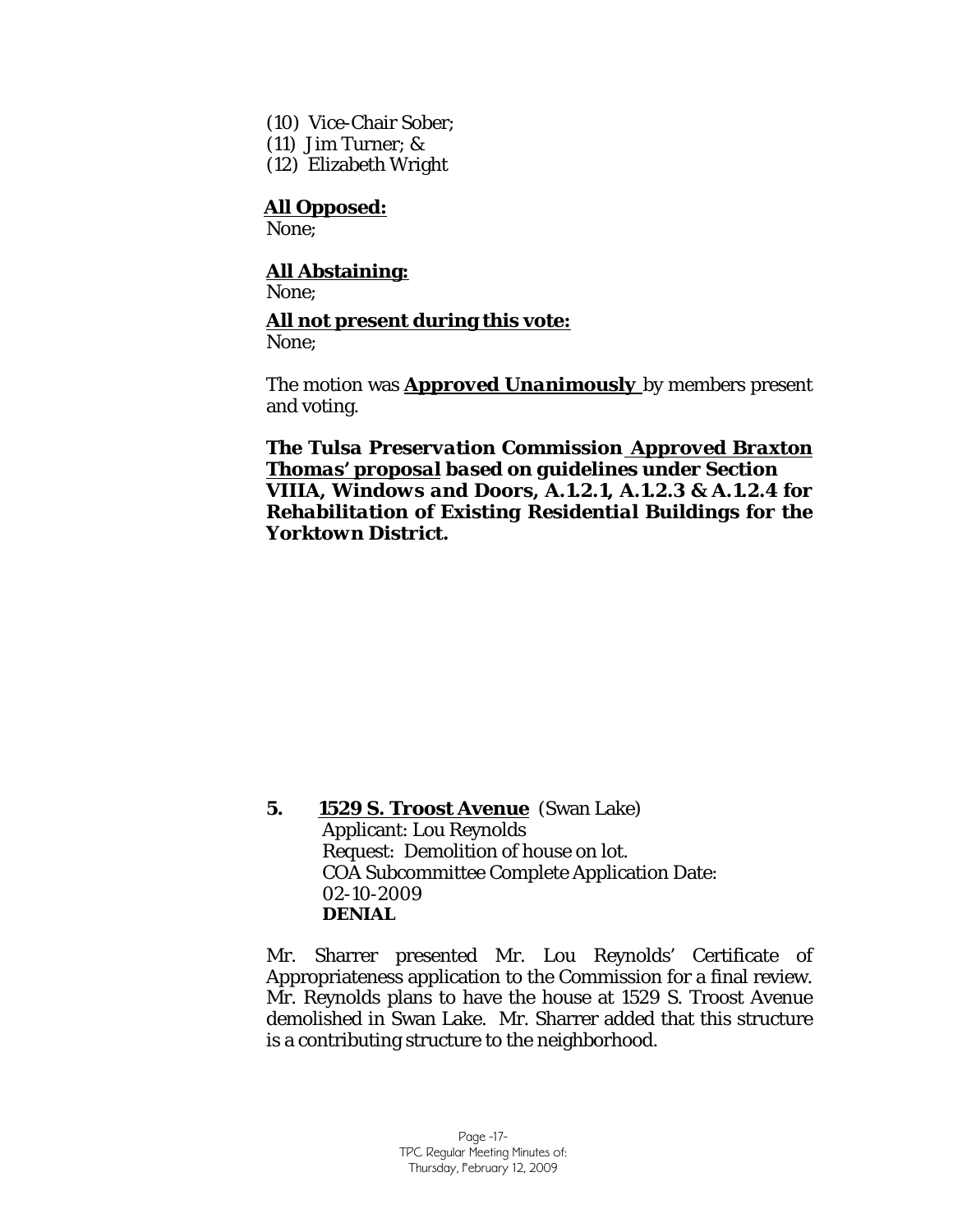Photographs and drawings were available for review and a slide presentation was shown of the structure in the Swan Lake District.

Mr. Sharrer verbally read the guidelines for this proposal under *Demolition* for the Swan Lake District.

Chair Smallwood asked Mr. Clay Smith, the property manager, proposal if he had any information to add to Mr. Sharrer's presentation on his application. Mr. Smith responded by stating that he has received an order for abatement on the house from the Fire Department on December 17, 2008; and a public nuisance letter. He stated that it will cost over \$100,000.00 to repair the house due to its fire, smoke and water damage. Mr. Smith added that he has three (3) bids to repair the house; and the lowest bid was over \$100,000.00.

Mr. Sharrer stated that Mr. Smith received a public nuisance letter regarding the house fire in July, 2008; and in December, 2008, he received an order of abatement notice. Mr. Sharrer stated that the letter and notice that Mr. Smith received are not the same as a request for demolition.

The Commission believes that this contributing structure can be restored.

Chip Atkins shared some history of the structure with the Commission.

Chair Smallwood asked Vice-Chair Sober to please give his report of the recommendation from the COA Subcommittee on Mr. Reynolds' application.

Vice-Chair Sober stated that the COA Subcommittee considered Mr. Reynolds' application to be complete after this proposal was reviewed at the February 10, 2009 meeting. He stated that the COA Subcommittee recommended by a unanimous vote to *Deny*  Mr. Reynolds' proposal for *Demolition* based on the appropriate design guidelines.

After the Commission further reviewed Mr. Reynolds' application, Vice-Chair Sober made a motion to *Deny* Mr. Reynolds' application. The motion was seconded by Commissioner King.

Chair Smallwood asked for roll call to be announced.

### **By a show of hands, all "In Favor" of the motion to** *Deny*  **Lou Reynolds' application:**

Page -18- TPC Regular Meeting Minutes of: Thursday, February 12, 2009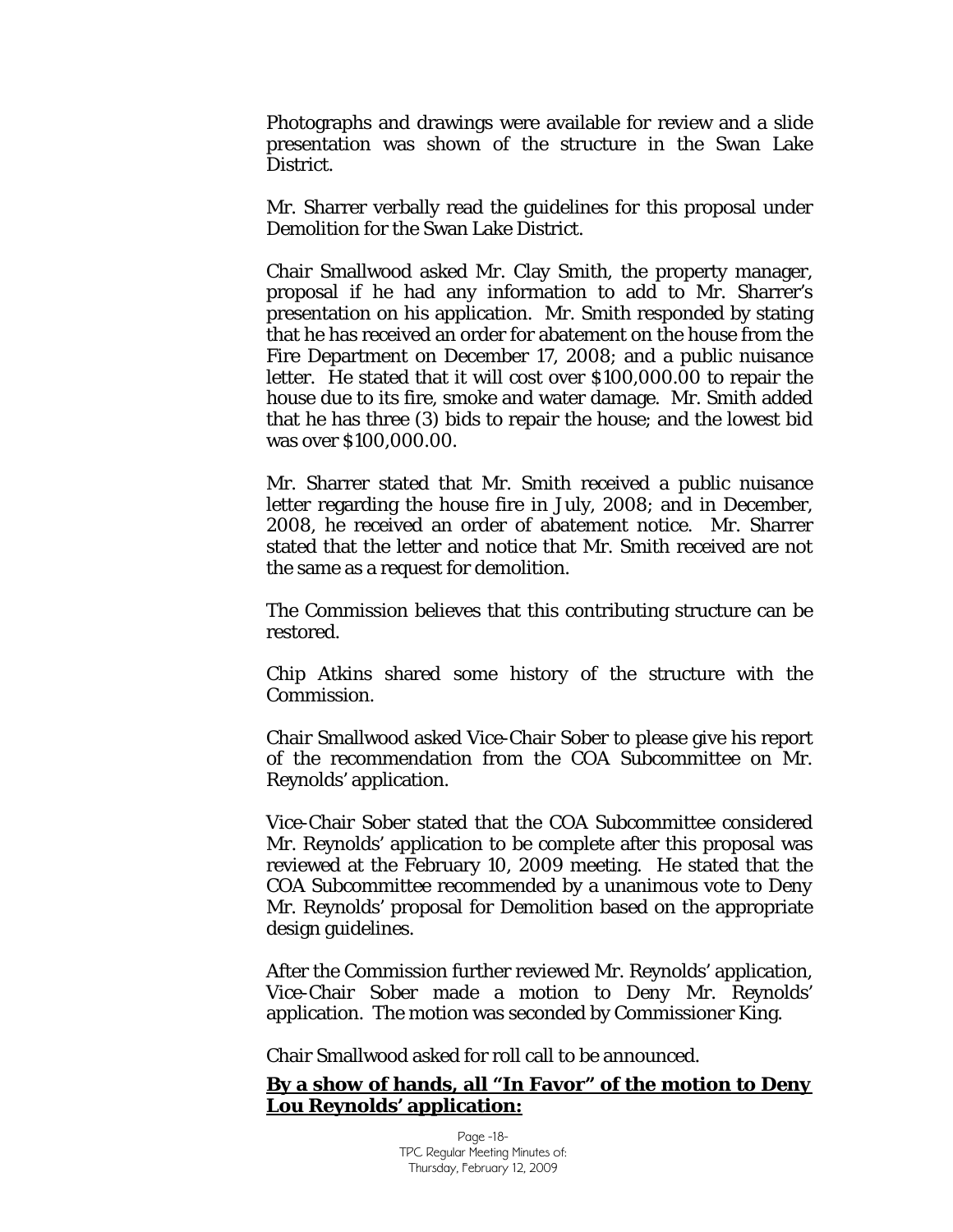- (1) Chair Smallwood;
- (2) Secretary Wood;
- (3) Charles Gilmore;
- (4) Jack Hodgson;
- (5) Bob Winchester;
- (6) Matt King;
- (7) Robert Shears;
- (8) Kristen Bergman;
- (9) Mary Lee Townsend;
- (10) Vice-Chair Sober;
- (11) Jim Turner; &
- (12) Elizabeth Wright;

None;

# **All Abstaining:**

None;

# **All not present during this vote:**

None;

The motion was *Approved Unanimously to Deny* by members present and voting.

### *The Tulsa Preservation Commission Denied Lou Reynolds' proposal based on guidelines under Section VIIIF, F.1.0.1 for Demolition of Structures for the Swan Lake District.*

Chair Smallwood asked Commissioner Turner to please leave the conference meeting room due to him having a *conflict of interest* with the proposal at 2003 S. Norfolk Avenue.

### **6. 2003 S. Norfolk Avenue** (North Maple Ridge) Applicant: Jason Mills Request: Construct 10' x 22' two-story addition on north elevation to create new front entry. COA Subcommittee Complete Application Date: 02-10-2009 *APPROVAL WITH NO CONDITIONS*

Mr. Sharrer presented Jason Mills' Certificate of Appropriateness application to the Commission for a final review. Mr. Mills plans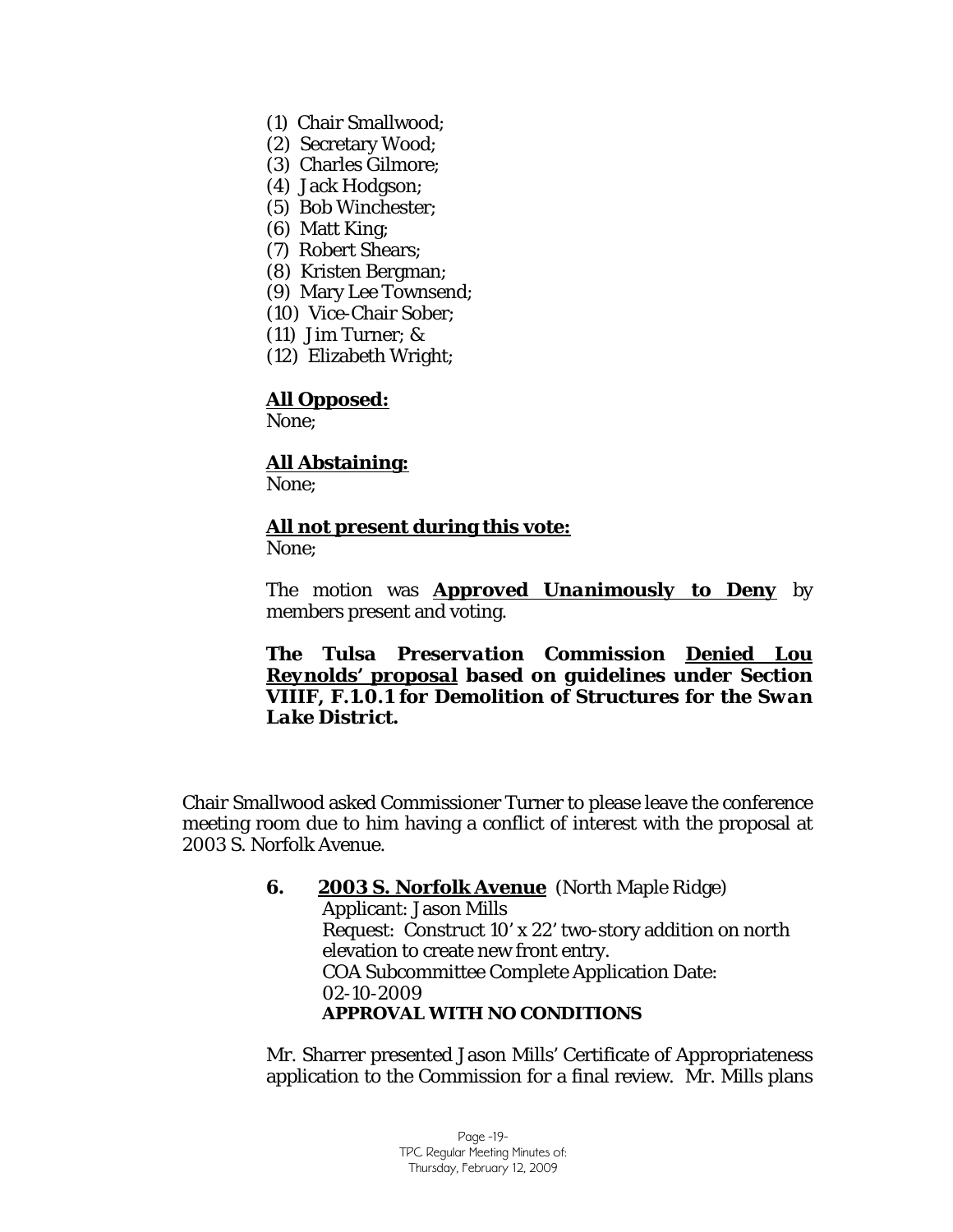to construct a 10' x 22' two-story addition on the north elevation of the structure to create a new front entry.

Photographs and drawings were available for review and a slide presentation was shown of the structure in the North Maple Ridge District.

Mr. Sharrer verbally read the guidelines of this proposal under *Additions* for the North Maple Ridge District.

Chair Smallwood asked Mr. Mills if he had any information to add to Mr. Sharrer's presentation on this application. Mr. Mills responded by stating that Mr. Sharrer pretty much covered it all. Chair Smallwood asked Vice-Chair Sober to please give his report of the recommendation from the COA Subcommittee on this application.

Vice-Chair Sober stated that the COA Subcommittee considered Mr. Mills' application to be complete after the proposal was reviewed at the February 10, 2009 meeting. He stated that the COA Subcommittee recommended by a majority vote to *Approve*  Mr. Mills' proposal for *Additions* based on the appropriate design guidelines with the following conditions:

- $\Diamond$  That the front paired wood windows simulate having a double hung look; and
- ◊ Provide an alternative to the front round window.

After the Commission further reviewed Mr. Mills' application; and it took under consideration that he had provided the Commission with sufficient information that the Subcommittee had requested of him, Vice-Chair Sober made a motion to *Approve* Mr. Mills' application with no conditions.

The motion was seconded by Commissioner King.

Chair Smallwood asked for roll call to be announced.

### **By a show of hands, all "In Favor" of the motion to**  *Approve* **Jason Mills' application with no conditions:**

- (1) Chair Smallwood;
- (2) Secretary Wood;
- (3) Charles Gilmore;
- (4) Jack Hodgson;
- (5) Bob Winchester;
- (6) Matt King;
- (7) Robert Shears;
- (8) Kristen Bergman; &

Page -20- TPC Regular Meeting Minutes of: Thursday, February 12, 2009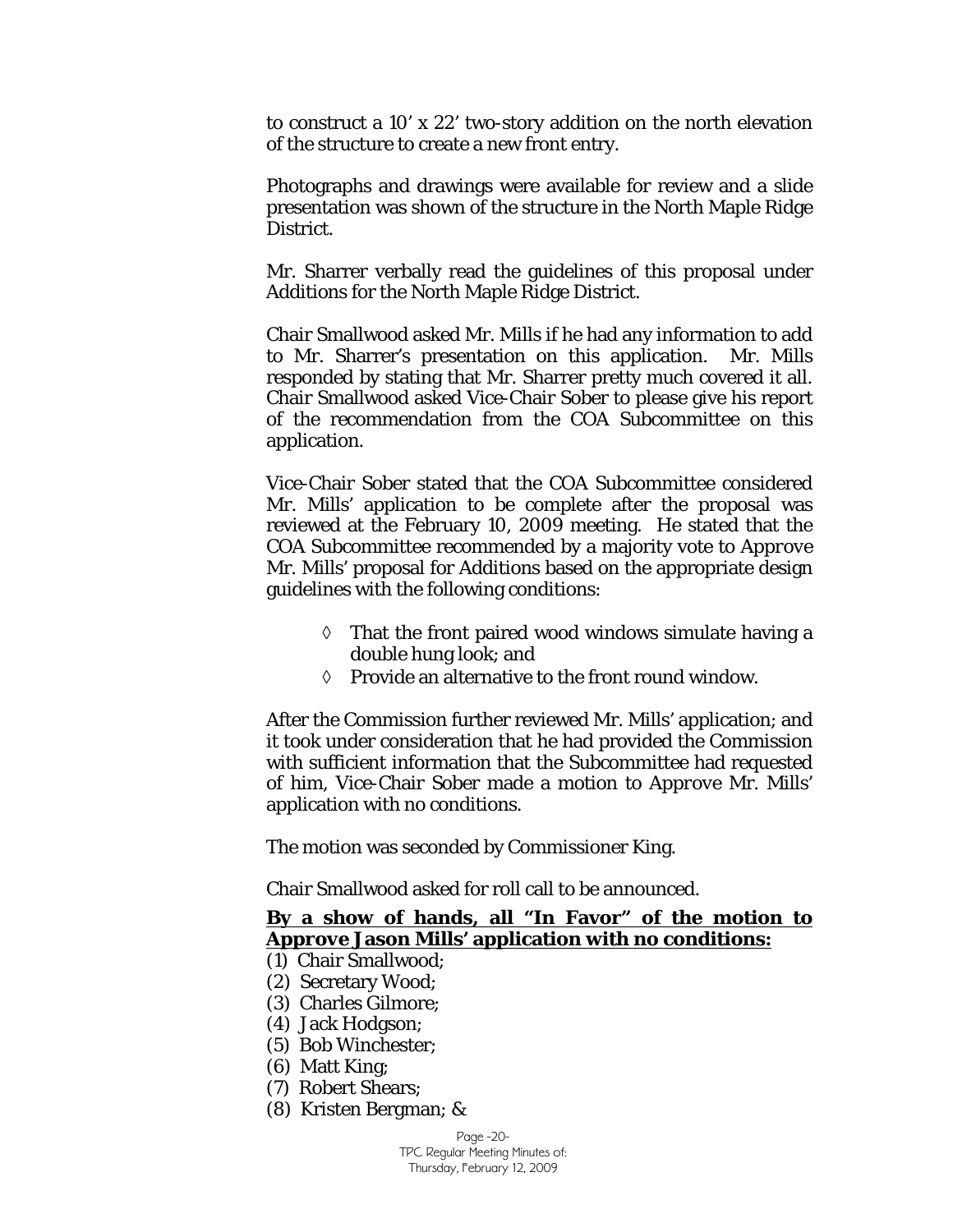(9) Vice-Chair Sober;

 **All Opposed:** Mary Lee Townsend;

 **All Abstaining:** None; **All not present during this vote:** Jim Turner; & Elizabeth Wright;

The motion was *Approved by Majority* by members present and voting.

*The Tulsa Preservation Commission Approved Jason Mills' proposal based on guidelines under Section VIIIB under General Requirements, B.1.0.1, B.1.0.2 & B.1.0.3; from Building Site, B.1.1.1; Building Materials and Elements, B.1.2.1 & B.1.2.2; and from Roofs, B.1.3.1 & B.1.3.2 for Additions to Existing Structures for the North Ridge District.*

Commissioner Turner was asked to rejoin the meeting.

Chair Smallwood moved back to COA Agenda Item #3, Bland Williamson.

**3. 1228 E. 19th Street** (North Maple Ridge) Applicant: Bland Williamson Request: Replace existing 1-light wood windows with new clad 1-light wood casement windows. COA Subcommittee Complete Application Date: 02-10-2009 *APPROVAL WITH NO CONDITIONS*

Mr. Sharrer presented Bland Williamson's Certificate of Appropriateness application to the Commission for a final review. Mr. Williamson plans to replace the existing 1-light wood windows with new clad 1-light wood casement windows.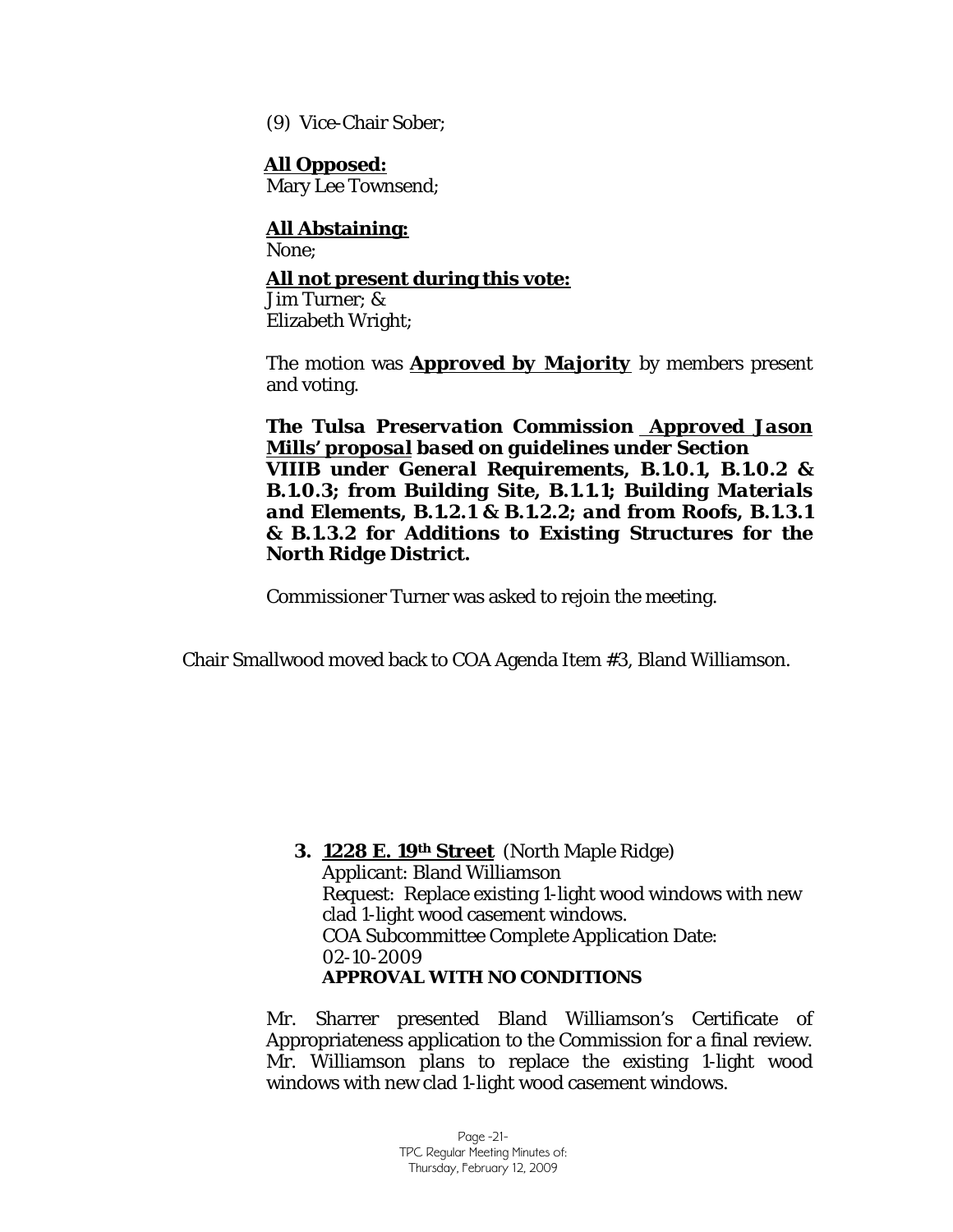Photographs and drawings were available for review and a slide presentation was shown of the structure in the North Maple Ridge District.

Mr. Sharrer verbally read the guidelines for this proposal under *Rehabilitation* for the North Maple Ridge District.

Mr. Williamson was unable to attend the meeting.

Chair Smallwood asked Vice-Chair Sober to please give his report of the recommendation from the COA Subcommittee on Mr. Williamson's application.

Vice-Chair Sober stated that the COA Subcommittee considered Mr. Williamson's application to be complete after the proposal was reviewed at the February 10, 2009 meeting. He stated that the COA Subcommittee recommended by a unanimous vote to *Approve* Mr. Williams' proposal for *Rehabilitation* based on the appropriate design guidelines windows.

After the Commission further reviewed Mr. Williamson's application; Vice-Chair Sober made a motion to *Approve* Mr. Williamson's application with no conditions. The motion was seconded by Commissioner King.

Chair Smallwood asked for roll call to be announced.

### **By a show of hands, all "In Favor" of the motion to**  *Approve* **Bland Williamson's application with no conditions:**

- (1) Chair Smallwood;
- (2) Secretary Wood;
- (3) Charles Gilmore;
- (4) Jack Hodgson;
- (5) Jim Turner;
- (6) Matt King;
- (7) Robert Shears;
- (8) Kristen Bergman;
- (9) Mary Lee Townsend; &
- (10) Vice-Chair Sober;

### **All Opposed:**

None;

### **All Abstaining:** None;

### **All not present during this vote:**

Page -22- TPC Regular Meeting Minutes of: Thursday, February 12, 2009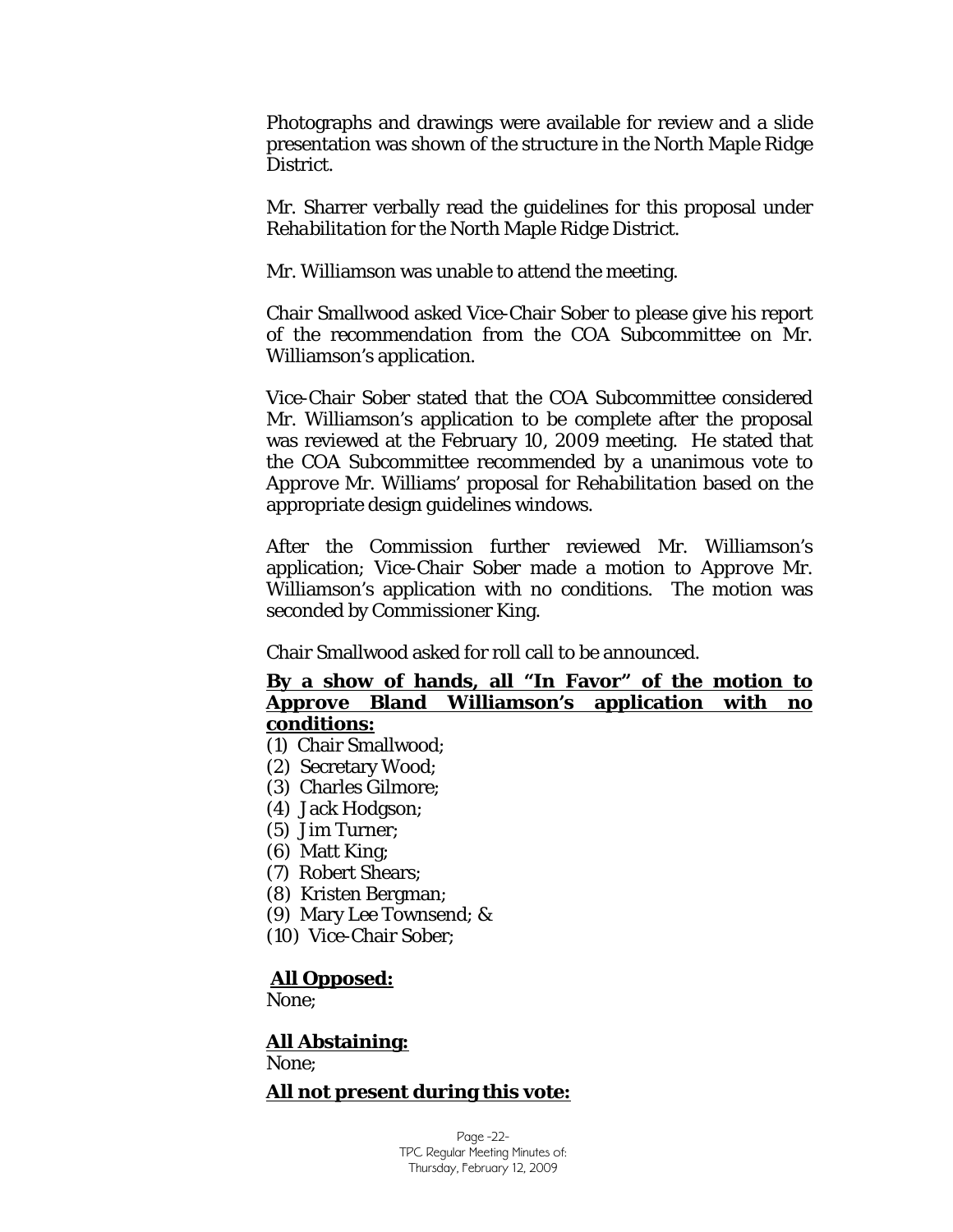- (11) Elizabeth Wright
- (12) Bob Winchester;

The motion was *Approved Unanimously* by members present and voting.

*The Tulsa Preservation Commission Approved Bland Williamson's proposal based on guidelines under Section VIIIA, Windows and Doors, A.1.2.1, A.1.2.3. & A.1.2.4 for Rehabilitation of Existing Buildings for the North Maple Ridge District.*

### **B. Rules & Regulations Committee**

Rules & Regulations Committee Chairman Charles Gilmore had no report.

### **C. Outreach Committee**

Outreach Committee Chairperson Kristen Bergman reported that the next meeting of the Outreach Committee will be at Elote, 5th & Boston at 11:30 a.m., on Tuesday, February 17, 2009.

### **6. Chair Report**

Chair Smallwood reported that there was an interesting article in the Sunday Tulsa World on February 1, 2009 by critic John Updike about Tulsa.

The 17-floor Downtown Mayo Hotel is being reborn. Tulsa's swankiest hotel is on the way back; and will be opening soon this year.

Community Group Resident, Commissioner Dusty Peck has been removed from the Tulsa Preservation Commission Board.

### **7. Staff Report**

The February Staff Report was distributed to the Commission prior to this meeting by email.

- **8. Absence Report** None.
- **9. New Business** None.